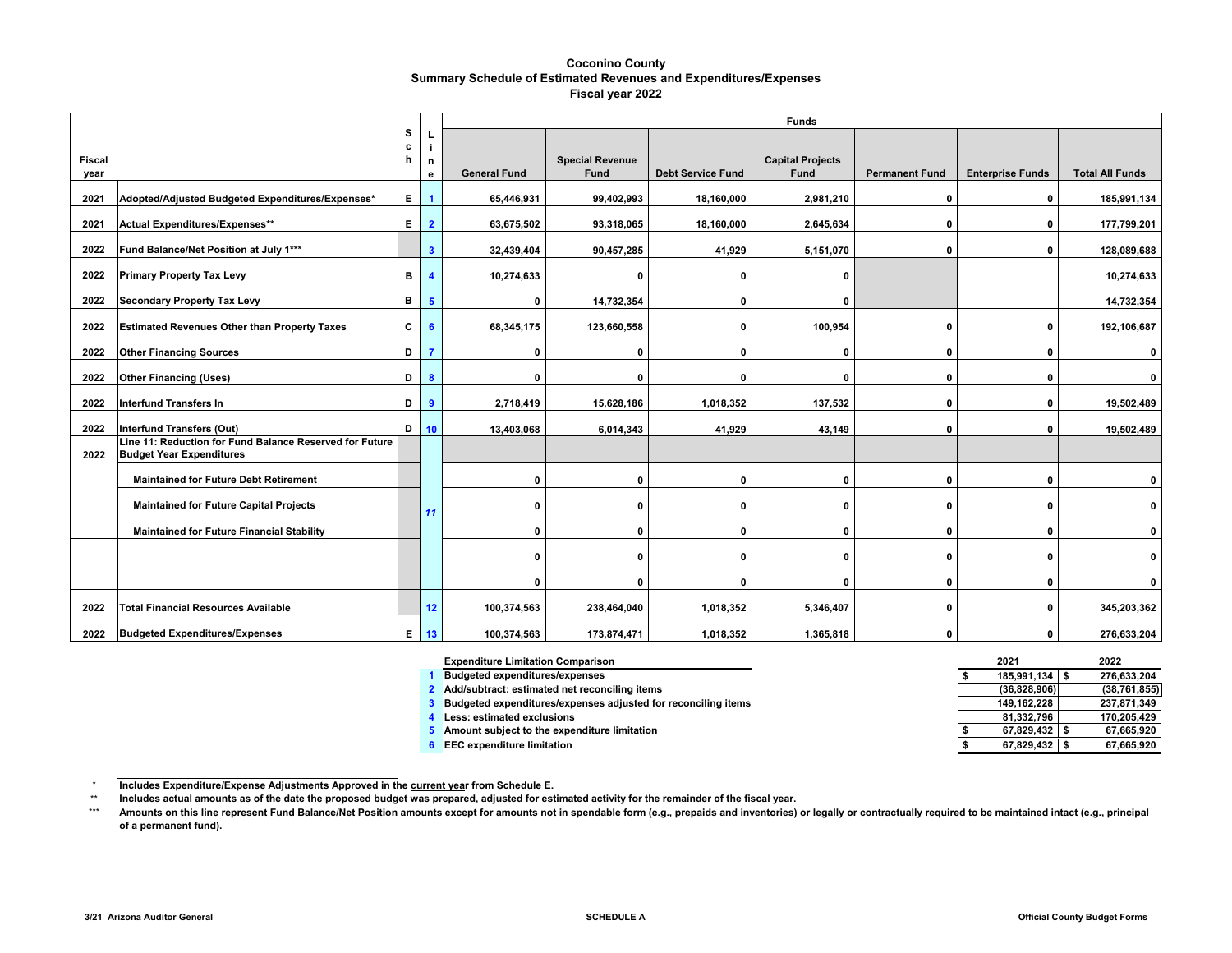# **Coconino County Fiscal year 2022 Tax Levy and Tax Rate Information**

|                                                                                                                                                                                                                                                       |          | 2021                                              |          | 2022                                 |
|-------------------------------------------------------------------------------------------------------------------------------------------------------------------------------------------------------------------------------------------------------|----------|---------------------------------------------------|----------|--------------------------------------|
| 1. Maximum allowable primary property tax levy.<br>A.R.S. §42-17051(A)                                                                                                                                                                                | \$       | 10,214,030                                        | \$       | 10,274,633                           |
| 2. Amount received from primary property taxation<br>in the current year in excess of the sum of that<br>year's maximum allowable primary property tax<br>levy. A.R.S. §42-17102(A)(18)                                                               | \$       |                                                   |          |                                      |
| 3. Property tax levy amounts<br>A. Primary property taxes                                                                                                                                                                                             | \$       | 10,214,030                                        | \$       | 10,274,633                           |
| <b>B.</b> Secondary property taxes<br><b>Coconino County Library District</b><br><b>Coconino County Flood Control District</b><br><b>Public Health Services District</b>                                                                              | \$       | 4,932,375<br>3,857,330<br>4,824,310               | \$       | 5,069,877<br>4,703,677<br>4,958,800  |
| Total secondary property taxes<br><b>C.</b> Total property tax levy amounts                                                                                                                                                                           | \$       | 13,614,015<br>23,828,045                          | \$<br>\$ | 14,732,354<br>25,006,987             |
| 4. Property taxes collected*<br>A. Primary property taxes<br>(1) Current year's levy<br>(2) Prior years' levies<br>(3) Total primary property taxes                                                                                                   | \$<br>\$ | 10,104,030<br>110,000<br>10,214,030               |          |                                      |
| <b>B.</b> Secondary property taxes<br>(1) Current year's levy<br>(2) Prior years' levies<br>(3) Total secondary property taxes<br><b>C.</b> Total property taxes collected                                                                            | \$<br>\$ | 13,469,015<br>145,000<br>13,614,015<br>23,828,045 |          |                                      |
| 5. Property tax rates<br>A. County tax rate<br>(1) Primary property tax rate<br>(2) Secondary property tax rate<br><b>Coconino County Library District</b><br><b>Coconino County Flood Control District</b><br><b>Public Health Services District</b> |          | 0.5293<br>0.2556<br>0.2280<br>0.2500              |          | 0.5180<br>0.2556<br>0.2620<br>0.2500 |
| (3) Total county tax rate<br><b>B.</b> Special assessment district tax rates<br>Secondary property tax rates                                                                                                                                          |          | 1.2629                                            |          | 1.2856                               |
|                                                                                                                                                                                                                                                       |          |                                                   |          |                                      |

\* Includes actual property taxes collected as of the date the proposed budget was prepared, plus estimated property tax collections for the remainder of the fiscal year.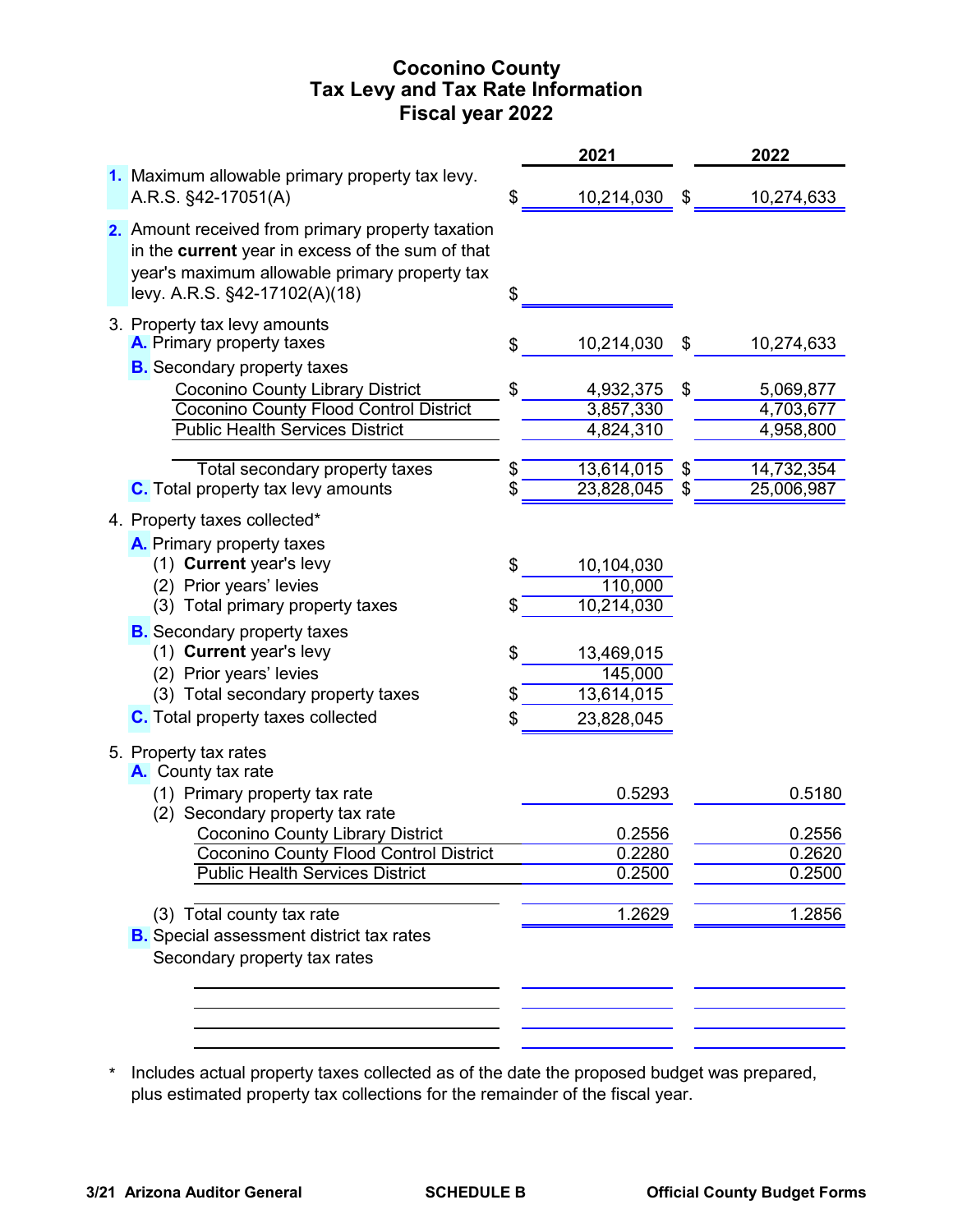## **Coconino County Fiscal year 2022 Revenues Other than Property Taxes**

|                                            | <b>Estimated</b><br><b>revenues</b> |    | <b>Actual revenues*</b> | <b>Estimated</b><br><b>revenues</b> |
|--------------------------------------------|-------------------------------------|----|-------------------------|-------------------------------------|
| <b>Source of revenues</b>                  | 2021                                |    | 2021                    | 2022                                |
| <b>General Fund</b>                        |                                     |    |                         |                                     |
| <b>Taxes</b>                               |                                     |    |                         |                                     |
| <b>County Sales Tax</b>                    | \$<br>14,636,973                    | \$ | 18,625,000              | \$<br>18,952,000                    |
| Interest and Penalties on Delinquent Taxes | 738,000                             |    | 547,210                 | 738,000                             |
| <b>Other Taxes</b>                         | 110,000                             |    | 110,000                 | 110,000                             |
| <b>Licenses and permits</b>                |                                     |    |                         |                                     |
| <b>Board of Supervisors</b>                | 50,000                              |    | 50,000                  | 50,000                              |
| <b>Clerk of Superior Court</b>             | 38,000                              |    | 35,000                  | 40,000                              |
| <b>Community Development</b>               | 2,217,400                           |    | 1,839,022               | 1,648,500                           |
| Sheriff                                    | 2,500                               |    | 0                       | 0                                   |
| Intergovernmental                          |                                     |    |                         |                                     |
| <b>State Shared Sales Tax</b>              | 20,494,575                          |    | 28,300,000              | 28,560,000                          |
| <b>State Shared Vehicle License Tax</b>    | 4,343,000                           |    | 4,848,225               | 4,605,800                           |
| <b>Federal Grants and Aid</b>              | 3,788,987                           |    | 6,673,438               | 3,737,161                           |
| State Grants and Aid                       | 621,462                             |    | 886,631                 | 885,462                             |
| Other Intergovernmental                    | 579,829                             |    | 610,000                 | 200,000                             |
| <b>Charges for services</b>                |                                     |    |                         |                                     |
| Assessor                                   | 150                                 |    | 0                       | 150                                 |
| <b>Clerk of Superior Court</b>             | 125,000                             |    | 105,000                 | 110,000                             |
| <b>Community Development</b>               | 500                                 |    | 75                      | 100                                 |
| Constables                                 | 25,000                              |    | 10,000                  | 25,000                              |
| <b>County Attorney</b>                     | 10,000                              |    | 2,050                   | 5,000                               |
| <b>Health and Human Services</b>           | 0                                   |    | 230,400                 | 300,000                             |
| <b>Information Technology</b>              | 5,000                               |    | 2,000                   | 2,000                               |
| Justice Courts                             | 503,000                             |    | 661,000                 | 670,000                             |
| Legal Defender                             | 6,500                               |    | 6,500                   | 6,500                               |
| Non-Departmental: Indirect Costs           | 3,907,112                           |    | 4,270,500               | 4,570,800                           |
| Parks and Recreation                       | 416,250                             |    | 46,195                  | 194,050                             |
| Public Defender                            | 63,123                              |    | 70,000                  | 65,000                              |
| <b>Public Fiduciary</b>                    | 80,000                              |    | 80,000                  | 100,000                             |
| Recorder                                   | 660,000                             |    | 1,028,000               | 745,000                             |
| Sheriff                                    | 537,854                             |    | 472,636                 | 450,000                             |
| <b>Superior Court</b>                      | 9,250                               |    | 8,400                   | 9,250                               |
| <b>Fines and forfeits</b>                  |                                     |    |                         |                                     |
| <b>Clerk of Superior Court</b>             | 40,000                              |    | 30,000                  | 32,000                              |
| Justice Courts                             | 1,131,350                           |    | 967,914                 | 1,220,350                           |
| Other Fines & Forfeits                     | 11,000                              |    | 7,304                   | 20,000                              |
| <b>Investments</b>                         |                                     |    |                         |                                     |
| Interest and Investment Income             | 344,395                             |    | 110,980                 | 83,270                              |
| <b>Contributions</b>                       |                                     |    |                         |                                     |
| Voluntary contributions                    | 0                                   |    | 6,269                   | 6,000                               |
| <b>Miscellaneous</b>                       |                                     |    |                         |                                     |
| Other                                      | 161,575                             |    | 646,917                 | 203,782                             |
| Total General Fund \$                      | 55,657,785 \$                       |    | 71,286,666              | \$<br>68,345,175                    |

 \* Includes actual revenues recognized on the modified accrual or accrual basis as of the date the proposed budget was prepared, plus estimated revenues for the remainder of the fiscal year.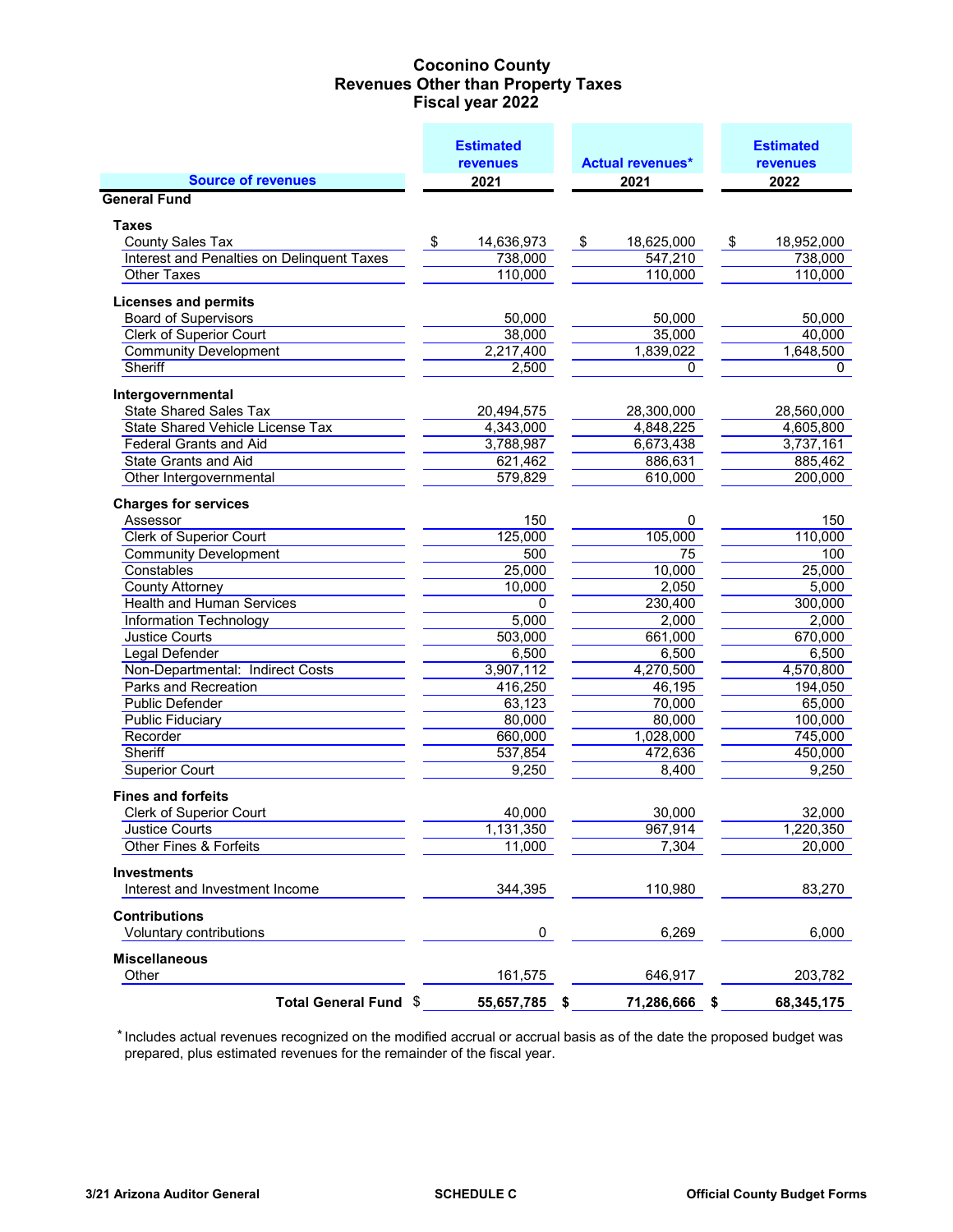## **Coconino County Fiscal year 2022 Revenues Other than Property Taxes**

|                                                         | <b>Estimated</b> |                         |    | <b>Estimated</b>    |
|---------------------------------------------------------|------------------|-------------------------|----|---------------------|
|                                                         | <b>revenues</b>  | <b>Actual revenues*</b> |    | <b>revenues</b>     |
| <b>Source of revenues</b>                               | 2021             | 2021                    |    | 2022                |
| <b>Special Revenue Funds</b>                            |                  |                         |    |                     |
| <b>Adult Probation</b>                                  | \$<br>3,208,889  | \$<br>3,221,086         | \$ | 3,483,635           |
| <b>Board of Supervisors</b>                             | 0                | 14,000,000              |    | 14,000,000          |
| <b>Clerk of Superior Court</b>                          | 155, 110         | 153,715                 |    | 146,382             |
| <b>County Administration</b>                            | 861,498          | 304,486                 |    | 1,833,633           |
| <b>County Attorney</b>                                  | 1,160,350        | 927,186                 |    | 1,059,038           |
| <b>County Improvement Districts</b>                     | 11,400           | 11,400                  |    | 11,400              |
| <b>County Jail District</b>                             | 15,414,813       | 18,745,565              |    | 20,068,216          |
| <b>Emergency Management</b>                             | 270,646          | 237,062                 |    | 270,646             |
| Finance                                                 | 0                | 0                       |    | 0                   |
| <b>Flood Control District</b>                           | 882,000          | 62,788                  |    | 6,000               |
| <b>Health and Human Services</b>                        | 14,427,244       | 12, 142, 771            |    | 9,687,761           |
| Justice Courts - Flagstaff                              | 362,560          | 283,131                 |    | 322,560             |
| Justice Courts - Fredonia                               | 48,417           | 34,525                  |    | 46,505              |
| Justice Courts - Page                                   | 153,570          | 86,575                  |    | 96,350              |
| <b>Justice Courts - Williams</b>                        | 111,461          | 106,338                 |    | 98,915              |
| <b>Juvenil Court Services</b>                           | 3,017,773        | 2,985,359               |    | 2,802,711           |
| Legal Defender                                          | 46,680           | 100,229                 |    | 28,350              |
| Non-Departmental                                        | 513,911          | 464,296                 |    | 233,022             |
| Parks and Recreation                                    | 1,377,302        | 967,732                 |    | 887,481             |
| <b>Public Defender</b>                                  | 88,309           | 137,895                 |    | 100,400             |
| <b>Public Works</b>                                     | 20,561,761       | 30,137,786              |    | 26,912,750          |
| Recorder                                                | 781,192          | 847,733                 |    | 166,500             |
| Sheriff                                                 | 1,336,088        | 918,154                 |    | 1,232,700           |
| <b>Superintendent of Schools</b>                        | 4,647,888        | 4,229,106               |    | 4,312,055           |
| <b>Superior Court</b>                                   | 592,101          | 511,229                 |    | 549,909             |
| Treasurer                                               | 17,750           | 17,750                  |    | 17,750              |
| <b>Unawarded Grants</b>                                 | 0                | 0                       |    | 35,285,889          |
| Total Special Revenue Funds \$                          | 70,048,713       | \$<br>91,633,897        | \$ | 123,660,558         |
| <b>Debt Service Funds</b>                               |                  |                         |    |                     |
|                                                         |                  |                         |    |                     |
| <b>County Improvement Districts</b><br>Non-Departmental | \$<br>0          | \$<br>250<br>18,160,000 | \$ | 0<br>$\overline{0}$ |
|                                                         | 18,160,000       |                         |    |                     |
| <b>Total Debt Service Funds \$</b>                      | 18,160,000       | \$<br>18,160,250        | \$ | $\mathbf 0$         |
| <b>Capital Projects Funds</b>                           |                  |                         |    |                     |
| <b>County Improvement Districts</b>                     | \$<br>0          | \$<br>200               | \$ | 0                   |
| <b>Facilities Management</b>                            | 34,014           | 47,831                  |    | 38,014              |
| Parks and Recreation                                    | 24,940           | 744,393                 |    | 940                 |
| <b>Superintendent of Schools</b>                        | 92,000           | 75,000                  |    | 62,000              |
| Total Capital Projects Funds \$                         | 150,954          | \$<br>867,424           | \$ | 100,954             |
|                                                         |                  |                         |    |                     |
|                                                         |                  |                         |    |                     |
| Total all Funds \$                                      | 144,017,452 \$   | 181,948,237             | S. | 192,106,687         |

 \*Includes actual revenues recognized on the modified accrual or accrual basis as of the date the proposed budget was prepared, plus estimated revenues for the remainder of the fiscal year.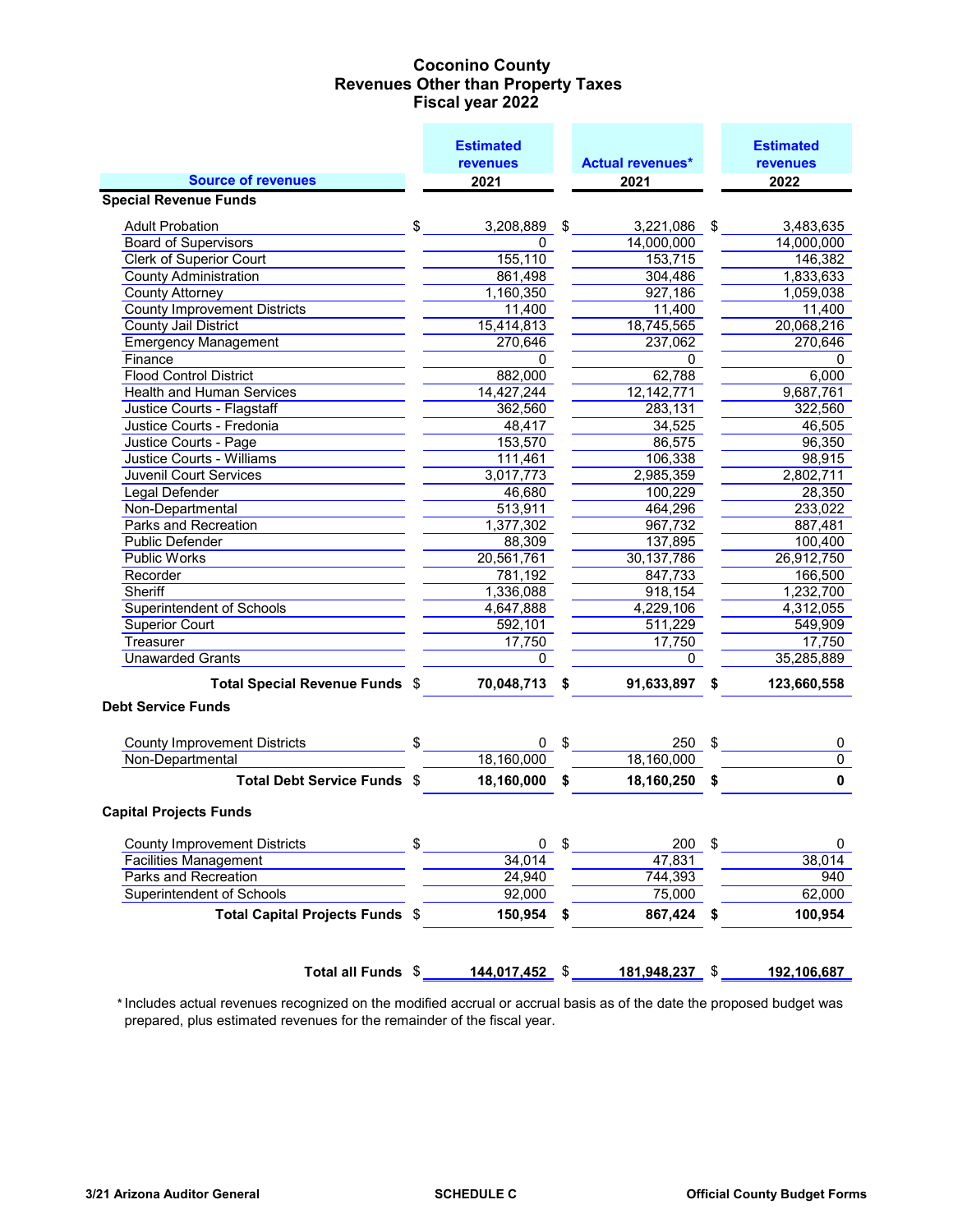## **Coconino County Fiscal year 2022 Other Financing Sources/(Uses) and Interfund Transfers**

|                                                               |                                  | 2022 | <b>Other financing</b>           | <b>Interfund transfers</b><br>2022 |                                  |                  |  |  |  |  |
|---------------------------------------------------------------|----------------------------------|------|----------------------------------|------------------------------------|----------------------------------|------------------|--|--|--|--|
| <b>Fund</b>                                                   | <b>Sources</b>                   |      | (Uses)                           |                                    | <b>In</b>                        | (Out)            |  |  |  |  |
| <b>General Fund</b>                                           |                                  |      |                                  |                                    |                                  |                  |  |  |  |  |
| <b>General Fund</b>                                           | \$<br>0                          | \$   | 0                                | \$                                 | 1,032,258<br>\$                  |                  |  |  |  |  |
| <b>GF: Employee Benefit Trust</b>                             | $\overline{0}$                   |      | 0                                |                                    | 0                                | 384,053          |  |  |  |  |
| <b>GF: Benefits Contingency</b>                               | $\overline{0}$                   |      | $\overline{0}$                   |                                    | 95,997                           | 0                |  |  |  |  |
| GF: Computer Lease/Buy Project                                | $\overline{0}$                   |      | $\overline{0}$                   |                                    | 0                                | 223,327          |  |  |  |  |
| <b>GF: Asset Repair &amp; Repl Reserve</b>                    | $\overline{0}$                   |      | $\overline{0}$                   |                                    | 0                                | 81,506           |  |  |  |  |
| <b>GF: Elections Warehouse</b>                                | $\overline{0}$                   |      | $\overline{0}$                   |                                    | $\overline{0}$                   | 101,700          |  |  |  |  |
| <b>GF: PSPRS Contingency Reserve Fund</b>                     | $\overline{0}$                   |      | $\overline{0}$                   |                                    | $\overline{0}$                   | 337,669          |  |  |  |  |
| American Rescue Plan                                          | $\overline{0}$                   |      | $\overline{0}$                   |                                    | 0                                | 97,270           |  |  |  |  |
| <b>Assessor Storage/Retrieval</b>                             | $\overline{0}$                   |      | $\overline{0}$                   |                                    | 0                                | 25,000           |  |  |  |  |
| <b>Adult Probation St Enhancement</b>                         | $\pmb{0}$                        |      | $\overline{0}$                   |                                    | 0                                | 45,703           |  |  |  |  |
| <b>Adult Intensive Probation</b>                              | $\pmb{0}$                        |      | $\pmb{0}$                        |                                    | 0                                | 17,297           |  |  |  |  |
| Drug Treatment & Education                                    | $\pmb{0}$                        |      | $\overline{0}$                   |                                    | 0                                | 9,742            |  |  |  |  |
| <b>Deferred Prosecution</b>                                   | $\pmb{0}$                        |      | 0                                |                                    | 0                                | 47,486           |  |  |  |  |
| <b>Adult Probation Services</b>                               | $\overline{0}$                   |      | $\overline{0}$                   |                                    | 0                                | 148,712          |  |  |  |  |
| <b>Statewide Gang Task Force</b>                              | $\overline{0}$                   |      | $\overline{0}$                   |                                    | $\Omega$                         | 7,894            |  |  |  |  |
| <b>County Jail District</b>                                   | $\overline{0}$                   |      | $\overline{0}$                   |                                    | 1,250,000                        | 2,766,525        |  |  |  |  |
| <b>Public Works</b>                                           | $\overline{0}$                   |      | $\overline{0}$                   |                                    | 81,315                           | 0                |  |  |  |  |
| <b>Solid Waste</b>                                            | $\overline{0}$                   |      | $\overline{0}$                   |                                    | 0                                | 204,580          |  |  |  |  |
| Superior Crt State Fill the Ga                                | $\overline{0}$                   |      | $\overline{0}$                   |                                    | 0                                | 130,000          |  |  |  |  |
| <b>ADR Grant - Court Admin</b>                                | $\overline{0}$                   |      | $\overline{0}$                   |                                    | $\overline{0}$                   | 46,491           |  |  |  |  |
| Law Library                                                   | $\overline{0}$                   |      | $\overline{0}$                   |                                    | $\overline{0}$                   | 22,453           |  |  |  |  |
| <b>DES IV-D Grant</b>                                         | $\overline{0}$                   |      | $\overline{0}$                   |                                    | 0                                | 64,257           |  |  |  |  |
| <b>Family Counseling</b>                                      | $\overline{0}$<br>$\overline{0}$ |      | $\overline{0}$<br>$\overline{0}$ |                                    | $\overline{0}$                   | 3,198            |  |  |  |  |
| Juvenile Victim's Rights Impl<br>Juvenile Intensive Probation | $\overline{0}$                   |      | $\overline{0}$                   |                                    | $\overline{0}$<br>$\overline{0}$ | 6,895            |  |  |  |  |
| <b>Model Court-State Funds</b>                                | $\overline{0}$                   |      | $\overline{0}$                   |                                    | 0                                | 41,687<br>12,709 |  |  |  |  |
| Atty VRIA: Victm Rghts 1761/179                               | $\overline{0}$                   |      | $\overline{0}$                   |                                    | $\overline{0}$                   | 18,489           |  |  |  |  |
| Fair                                                          | $\overline{0}$                   |      | $\overline{0}$                   |                                    | 46,150                           | 0                |  |  |  |  |
| <b>Parks Partnership Projects</b>                             | $\overline{0}$                   |      | $\overline{0}$                   |                                    | 0                                | 819,931          |  |  |  |  |
| Legal Def State Fill the Gap                                  | $\overline{0}$                   |      | $\overline{0}$                   |                                    | 13,214                           | 0                |  |  |  |  |
| <b>Health District</b>                                        | $\overline{0}$                   |      | $\overline{0}$                   |                                    | 0                                | 4,965,972        |  |  |  |  |
| <b>Senior Services</b>                                        | $\pmb{0}$                        |      | 0                                |                                    | 0                                | 616,081          |  |  |  |  |
| Home Care                                                     | $\Omega$                         |      | $\Omega$                         |                                    | $\Omega$                         | 177,358          |  |  |  |  |
| Social Services                                               | 0                                |      | 0                                |                                    | 0                                | 584,553          |  |  |  |  |
| Career Center                                                 | 0                                |      | 0                                |                                    | 0                                | 10,000           |  |  |  |  |
| State & Local Assistance                                      | 0                                |      | $\pmb{0}$                        |                                    | $\mathbf 0$                      | 228,646          |  |  |  |  |
| <b>Title III National Forest Fees</b>                         | $\mathbf 0$                      |      | 0                                |                                    | 178,407                          | 0                |  |  |  |  |
| KVID Paving Debt Service '92                                  | $\mathbf 0$                      |      | $\pmb{0}$                        |                                    | 652                              | 0                |  |  |  |  |
| Kachina Trail CID Debt Service                                | $\pmb{0}$                        |      | 0                                |                                    | 865                              | $\mathbf 0$      |  |  |  |  |
| <b>Linda Lane Debt Service</b>                                | $\overline{0}$                   |      | $\overline{0}$                   |                                    | 7,256                            | $\mathbf 0$      |  |  |  |  |
| Anasazi Trails CID Debt Service                               | $\overline{0}$                   |      | $\overline{0}$                   |                                    | 11,305                           | 0                |  |  |  |  |
| <b>PSPRS Contingency Debt Service</b>                         | $\overline{0}$                   |      | $\overline{0}$                   |                                    | 0                                | 1,018,352        |  |  |  |  |
| Coconino County-Space Plan                                    | $\overline{0}$                   |      | 0                                |                                    | 0                                | 137,532          |  |  |  |  |
| <b>Anasazi Trails CID Construction</b>                        | $\pmb{0}$                        |      | 0                                |                                    | 1,000                            | $^{(1)}$         |  |  |  |  |
| <b>Total General Fund</b>                                     | $\mathbf 0$                      |      | $\mathbf 0$                      | S                                  | 2,718,419                        | 13,403,068       |  |  |  |  |
| <b>Special Revenue Funds</b>                                  |                                  |      |                                  |                                    |                                  |                  |  |  |  |  |
| <b>General Fund</b>                                           | \$<br>0                          | \$   | 0                                | \$                                 | 11,118,929<br>\$                 | 1,569,086        |  |  |  |  |
| <b>Special Districts Billing</b>                              | $\mathbf 0$                      |      | 0                                |                                    | 0                                | 3,750            |  |  |  |  |
| Metro Unit                                                    | $\pmb{0}$                        |      | 0                                |                                    | 0                                | 20,000           |  |  |  |  |
| <b>Statewide Gang Task Force</b>                              | $\mathbf 0$                      |      | 0                                |                                    | 0                                | 15,356           |  |  |  |  |
| <b>County Jail District</b>                                   | 0                                |      | 0                                |                                    | 15,356                           | 0                |  |  |  |  |
|                                                               |                                  |      |                                  |                                    |                                  |                  |  |  |  |  |

**3/21 Arizona Auditor General SCHEDULE D Official County Budget Forms**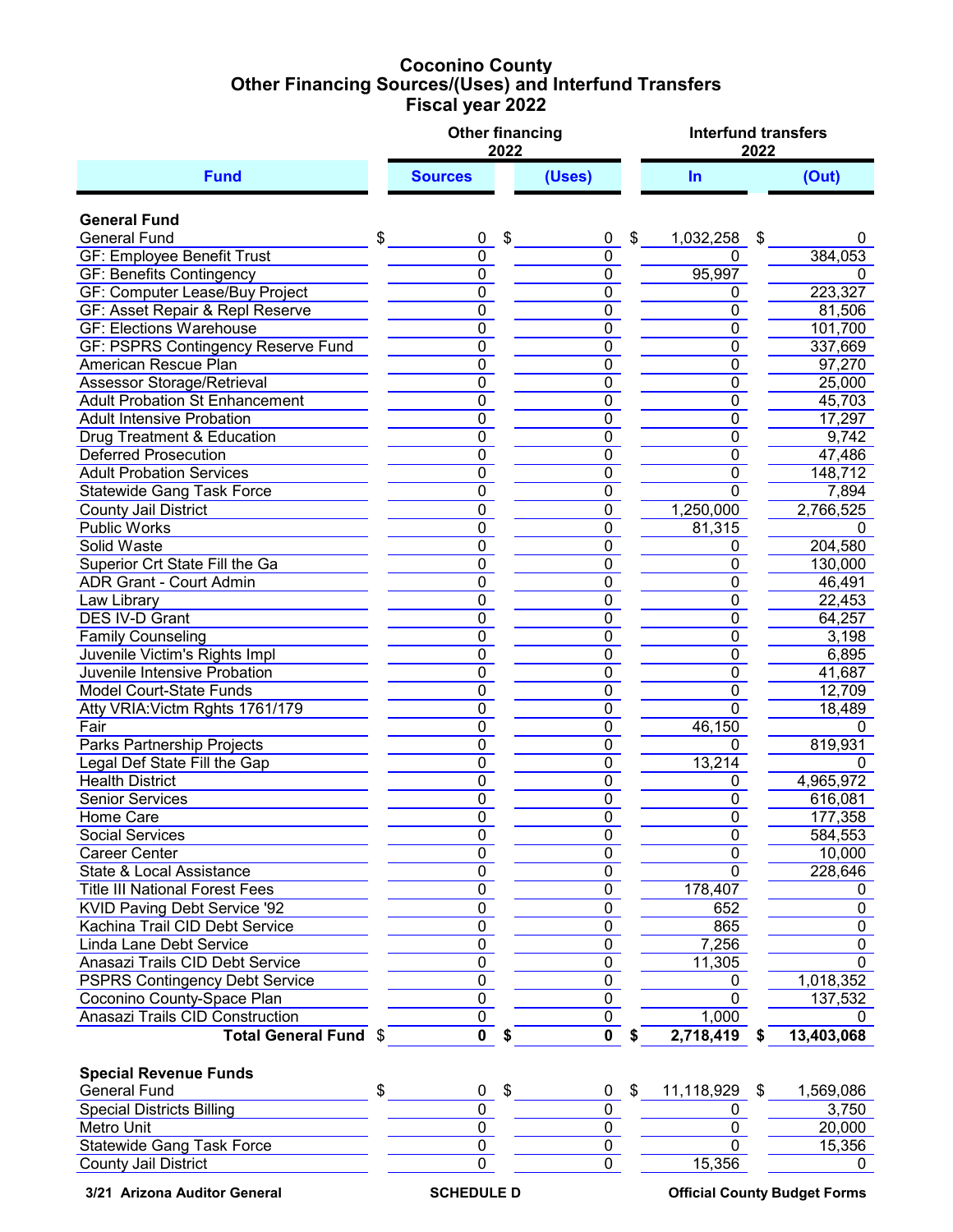## **Coconino County Fiscal year 2022 Other Financing Sources/(Uses) and Interfund Transfers**

|                                          |                         | 2022                      | <b>Other financing</b>  |                | <b>Interfund transfers</b> | 2022 |                  |
|------------------------------------------|-------------------------|---------------------------|-------------------------|----------------|----------------------------|------|------------------|
| <b>Fund</b>                              | <b>Sources</b>          |                           | (Uses)                  |                | $\ln$                      |      | (Out)            |
| <b>Flood Control District</b>            | 0                       |                           | $\pmb{0}$               |                | 8,017                      |      | 0                |
| Sedona Flood Control                     | $\overline{0}$          |                           | $\overline{0}$          |                | $\Omega$                   |      | 8,017            |
| Road Maintenance Sales Tax               | $\overline{0}$          |                           | $\pmb{0}$               |                | 3,303,507                  |      | $\mathbf{0}$     |
| <b>Public Works</b>                      | $\overline{0}$          |                           | $\pmb{0}$               |                | 3,750                      |      | 3,712,601        |
| Superior Crt State Fill the Ga           | $\overline{0}$          |                           | $\pmb{0}$               |                | 0                          |      | 245,744          |
| <b>Court Enhancement Fund</b>            | 0                       |                           | $\pmb{0}$               |                | 18,420                     |      | $\mathbf 0$      |
| Law Library                              | $\pmb{0}$               |                           | $\pmb{0}$               |                | 0                          |      | 124,666          |
| <b>Probate Enhancement Fees</b>          | $\overline{0}$          |                           | $\pmb{0}$               |                | 0                          |      | 18,420           |
| <b>Attorney Enhancement</b>              | $\overline{0}$          |                           | $\mathbf 0$             |                | 14,138                     |      | 0                |
| Anti-Racketeering                        | $\overline{0}$          |                           | $\overline{0}$          |                | 88,990                     |      | $\Omega$         |
| Drug Prosecution 16.579                  | $\overline{0}$          |                           | $\overline{0}$          |                | 0                          |      | 68,990           |
| <b>Victim Restitution</b>                | $\overline{0}$          |                           | $\overline{0}$          |                | 1,500                      |      | $\mathbf 0$      |
| <b>Victim Restitutions Interest</b>      | $\overline{0}$          |                           | $\overline{0}$          |                | 0                          |      | 1,500            |
| CJ Records Impv 16.579                   | $\overline{0}$          |                           | $\overline{0}$          |                | $\overline{0}$             |      | 6,979            |
| State Aid SB1013 SB11-539                | $\overline{0}$          |                           | $\overline{0}$          |                | $\overline{0}$             |      | 70,016           |
| <b>VOCA-Victims of Crimes</b>            | $\overline{0}$          |                           | $\overline{0}$          |                | $\overline{0}$             |      | 7,159            |
| <b>LWCF Grant-Bike Park &amp; Restrm</b> | $\overline{0}$          |                           | $\overline{0}$          |                | $\overline{0}$             |      | 62,218           |
| <b>Parks Partnership Projects</b>        | $\overline{0}$          |                           | $\overline{0}$          |                | 62,218                     |      | 0                |
| Public Def State Fill the Gap            | $\overline{0}$          |                           | $\overline{0}$          |                | 59,865                     |      | 59,865           |
| Legal Def State Fill the Gap             | $\overline{0}$          |                           | $\overline{0}$          |                | 0                          |      | 6,652            |
| 5% Local Fill The Gap                    | $\overline{0}$          |                           | $\overline{0}$          |                | 322,412                    |      | $\mathbf{0}$     |
| <b>ACJC Flag Improvement Grant</b>       | $\overline{0}$          |                           | $\overline{0}$          |                | 0                          |      | 13,324           |
| <b>Flag JC Enhancement Fund</b>          | $\overline{0}$          |                           | $\overline{0}$          |                | 13,324                     |      | 0                |
| <b>County Library Fund</b>               | $\overline{0}$          |                           | $\overline{0}$          |                | 124,666                    |      | $\pmb{0}$        |
| <b>Title I National Forest Fees</b>      | $\overline{0}$          |                           | $\overline{0}$          |                | 409,094                    |      | $\overline{0}$   |
| Anasazi Trails CID Debt Servic           | $\overline{0}$          |                           | $\overline{0}$          |                | 21,851                     |      | $\overline{0}$   |
| Anasazi Trails CID Construction          | $\overline{0}$          |                           | $\overline{0}$          |                | 42,149                     |      | $\overline{0}$   |
| Total Special Revenue Funds \$           | $\overline{\mathbf{0}}$ |                           | $\mathbf 0$             | \$             | 15,628,186                 | \$   | 6,014,343        |
| <b>Debt Service Funds</b>                |                         |                           |                         |                |                            |      |                  |
| <b>General Fund</b>                      | $\mathbf{0}$            | \$                        | 0                       | \$             | 1,018,352                  | S    |                  |
| <b>Title I National Forest Fees</b>      | $\overline{0}$          |                           | $\overline{0}$          |                |                            |      | 20,078<br>21,851 |
| Total Debt Service Funds \$              | $\overline{\mathbf{0}}$ |                           | $\overline{\mathbf{0}}$ |                | 1,018,352                  |      | 41,929           |
|                                          |                         |                           |                         | S              |                            |      |                  |
| <b>Capital Projects Funds</b>            |                         |                           |                         |                |                            |      |                  |
| <b>General Fund</b>                      | \$<br>0                 | $\boldsymbol{\mathsf{S}}$ | 0                       | \$             | 0                          | \$   | 1,000            |
| GF: Huffer Lane Escrow Account           | $\overline{0}$          |                           | $\Omega$                |                | 137,532                    |      | 0                |
| <b>Title I National Forest Fees</b>      |                         |                           |                         |                | 0                          |      | 42,149           |
| Total Capital Projects Funds \$          |                         | $\overline{0}$ \$         |                         | 0 <sup>5</sup> | 137,532                    | S    | 43,149           |
| Total all Funds \$                       |                         | $0$ \$                    |                         | 0 <sup>5</sup> | $19,502,489$ \$            |      | 19,502,489       |
|                                          |                         |                           |                         |                |                            |      |                  |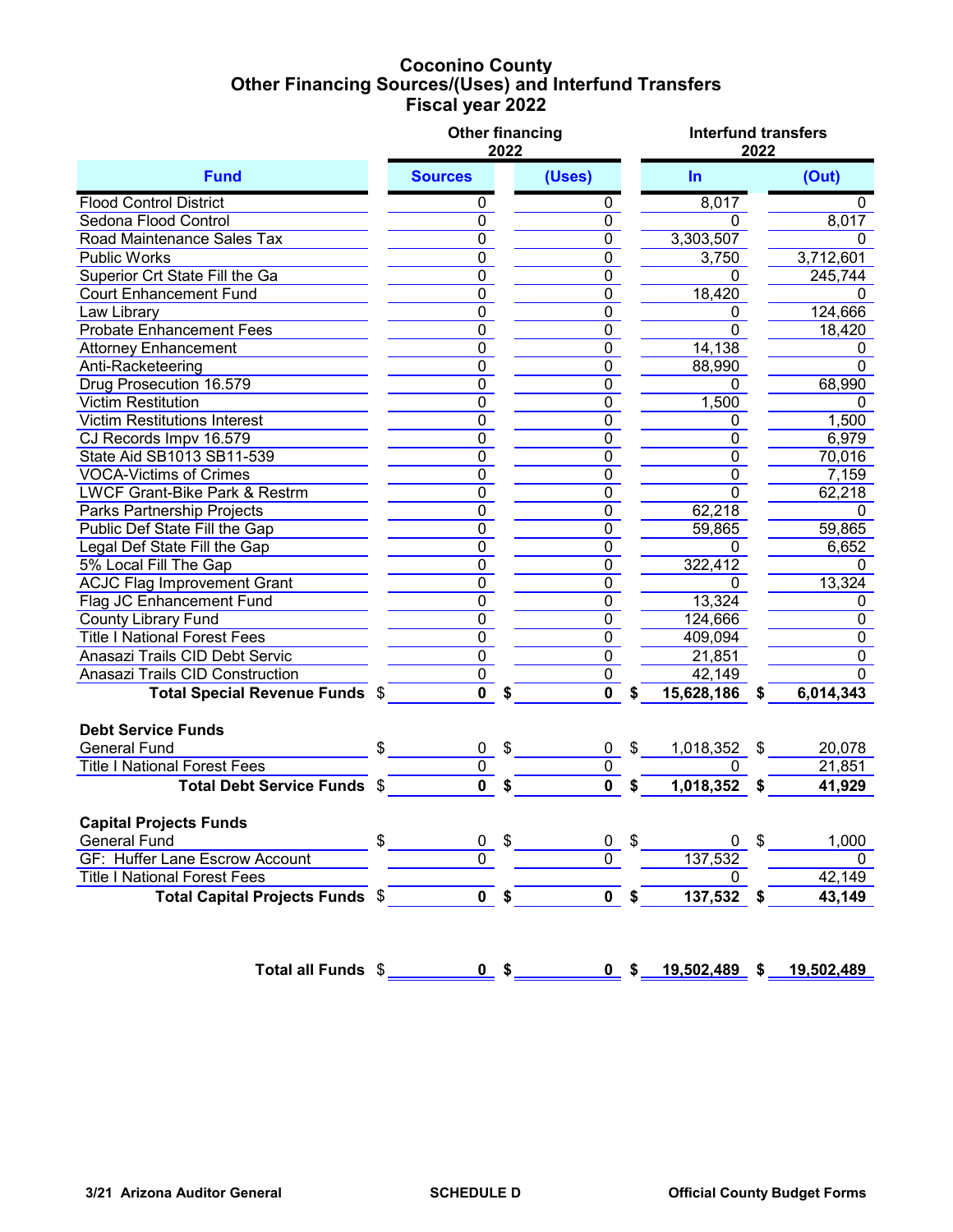### **Coconino County Fiscal year 2022 Expenditures/Expenses by Fund**

|                                     | <b>Adopted</b>       | <b>Expenditure/</b>      |                      |                      |
|-------------------------------------|----------------------|--------------------------|----------------------|----------------------|
|                                     | <b>Budgeted</b>      | <b>Expense</b>           | <b>Actual</b>        | <b>Budgeted</b>      |
|                                     | <b>Expenditures/</b> | adjustments              | <b>Expenditures/</b> | <b>Expenditures/</b> |
|                                     | <b>Expenses</b>      | approved                 | <b>Expenses*</b>     | <b>Expenses</b>      |
| <b>Fund/Department</b>              | 2021                 | 2021                     | 2021                 | 2022                 |
|                                     |                      |                          |                      |                      |
| <b>General Fund</b>                 |                      |                          |                      |                      |
| <b>Adult Probation</b>              | \$<br>1,995,987      | \$<br>$(11,000)$ \$      | 1,986,464            | \$<br>2,047,904      |
| Assessor                            | 2,290,969            | (828)                    | 2,017,527            | 2,267,829            |
| <b>Board of Supervisors</b>         | 2,028,524            | (354, 464)               | 1,518,271            | 1,625,612            |
| <b>Clerk of Superior Court</b>      | 1,498,307            | (2,000)                  | 1,407,291            | 1,599,321            |
| <b>Community Development</b>        | 2,413,528            | 60,818                   | 2,248,168            | 2,463,685            |
| <b>Community Initiatives</b>        | 278,028              | 18,396                   | 189,665              | 264,298              |
| Constables                          | 139,870              | (1,260)                  | 137,510              | 142,627              |
| <b>County Administration</b>        | 2,905,699            | 270,695                  | 2,417,180            | 3,280,752            |
| <b>County Attorney</b>              | 4,349,711            | 0                        | 4,349,711            | 4,484,688            |
| <b>Emergency Management</b>         | 4,500                | $\Omega$                 | 2,500                | 4,500                |
| <b>Facilities Management</b>        | 4,445,568            | (474, 985)               | 3,829,730            | 4,098,266            |
| Finance                             | 1,538,596            | 406                      | 1,376,460            | 2,321,685            |
| <b>Health and Human Services</b>    | 518,164              | 2,607,140                | 3,629,649            | 2,188,032            |
| Human Resources                     | 2,234,316            | (90, 363)                | 1,882,005            | 2,512,482            |
| Information Technology              | 4,548,156            | 127,249                  | 4,503,917            | 4,494,371            |
| Justice Courts - Flagstaff          | 1,456,303            | (8,500)                  | 1,381,487            | 1,481,385            |
| Justice Courts - Fredonia           | 227,258              | (1, 425)                 | 225,124              | 223,824              |
| Justice Courts - Page               | 496,513              | 0                        | 495,831              | 514,059              |
| <b>Justice Courts - Williams</b>    | 490,444              | (1,750)                  | 489,547              | 513,888              |
| <b>Juvenil Court Services</b>       | 3,482,237            | (10,000)                 | 3,493,501            | 3,555,994            |
| <b>Legal Defender</b>               | 1,383,493            | 150,000                  | 1,522,273            | 1,428,283            |
| Non-Departmental                    | 2,855,844            | (4,932,463)              | (516, 174)           | 35,589,165           |
| Parks and Recreation                | 1,689,305            | (44, 524)                | 1,391,366            | 1,725,250            |
| Public Defender                     | 3,027,563            | 0                        | 2,780,647            | 3,022,585            |
| <b>Public Fiduciary</b>             | 827,636              | (6,000)                  | 756,694              | 833,072              |
| Recorder                            | 2,852,714            | (7, 300)                 | 2,704,321            | 2,055,747            |
| Sheriff                             | 12,063,369           | (415, 247)               | 11,110,431           | 10,232,686           |
| Superintendent of Schools           | 552,236              | 0                        | 528,918              | 540,424              |
| <b>Superior Court</b>               | 4,275,885            | 889,800                  | 5,056,933            | 4,030,923            |
| Treasurer                           | 813,813              | 0                        | 758,554              | 831,226              |
| Total General Fund \$               | 67,684,536           | \$<br>$(2, 237, 605)$ \$ | 63,675,502           | \$<br>100,374,563    |
|                                     |                      |                          |                      |                      |
| <b>Special Revenue Funds</b>        |                      |                          |                      |                      |
| <b>Adult Probation</b>              | \$<br>3,620,675      | \$<br>108,345            | \$<br>3,319,449      | \$<br>3,884,304      |
| Assessor                            | 26,260               | $\pmb{0}$                | 23,000               | 25,000               |
| <b>Board of Supervisors</b>         | 0                    | 0                        | 0                    | 28,000,000           |
| <b>Clerk of Superior Court</b>      | 136,000              | $\overline{0}$           | 150,332              | 105,061              |
| <b>Community Development</b>        | 0                    | $\mathbf{0}$             | 0                    | 0                    |
| <b>County Administration</b>        | 0                    | 420,527                  | 304,486              | 1,766,817            |
| <b>County Attorney</b>              | 1,424,912            | 70,446                   | 1,221,672            | 1,362,350            |
| <b>County Improvement Districts</b> | 11,400               | 0                        | 11,400               | 11,400               |
| <b>County Jail District</b>         | 25,055,602           | (3,804,099)              | 19,878,543           | 23,208,703           |
| <b>County Library District</b>      | 4,810,195            | 0                        | 4,810,195            | 5,098,324            |
| <b>Emergency Management</b>         | 499,292              | $\mathbf{0}$             | 362,063              | 471,795              |
| <b>Facilities Management</b>        | 11,000               | 5,286                    | 5,286                | 11,000               |
| Finance                             | 3,750                | 0                        | 2,565                | 101,016              |
| <b>Flood Control District</b>       | 6,657,609            | (2, 137, 920)            | 4,370,766            | 4,858,405            |
| <b>Health and Human Services</b>    | 20,784,862           | 3,832,940                | 22,797,231           | 23,129,194           |
| Justice Courts - Flagstaff          | 252,527              | 5,000                    | 250,415              | 298,302              |
| Justice Courts - Fredonia           | 43,214               | 1,812                    | 8,130                | 43,421               |
| Justice Courts - Page               | 177,199              | 56,220                   | 1,706                | 333,435              |
| Justice Courts - Williams           | 130,554              | 7,546                    | 88,100               | 150,902              |
| Juvenile Court Services             | 2,987,765            | 295,319                  | 3,171,323            | 3,077,822            |
| Legal Defender                      | 3,684                | 54,371                   | 56,071               | 30,810               |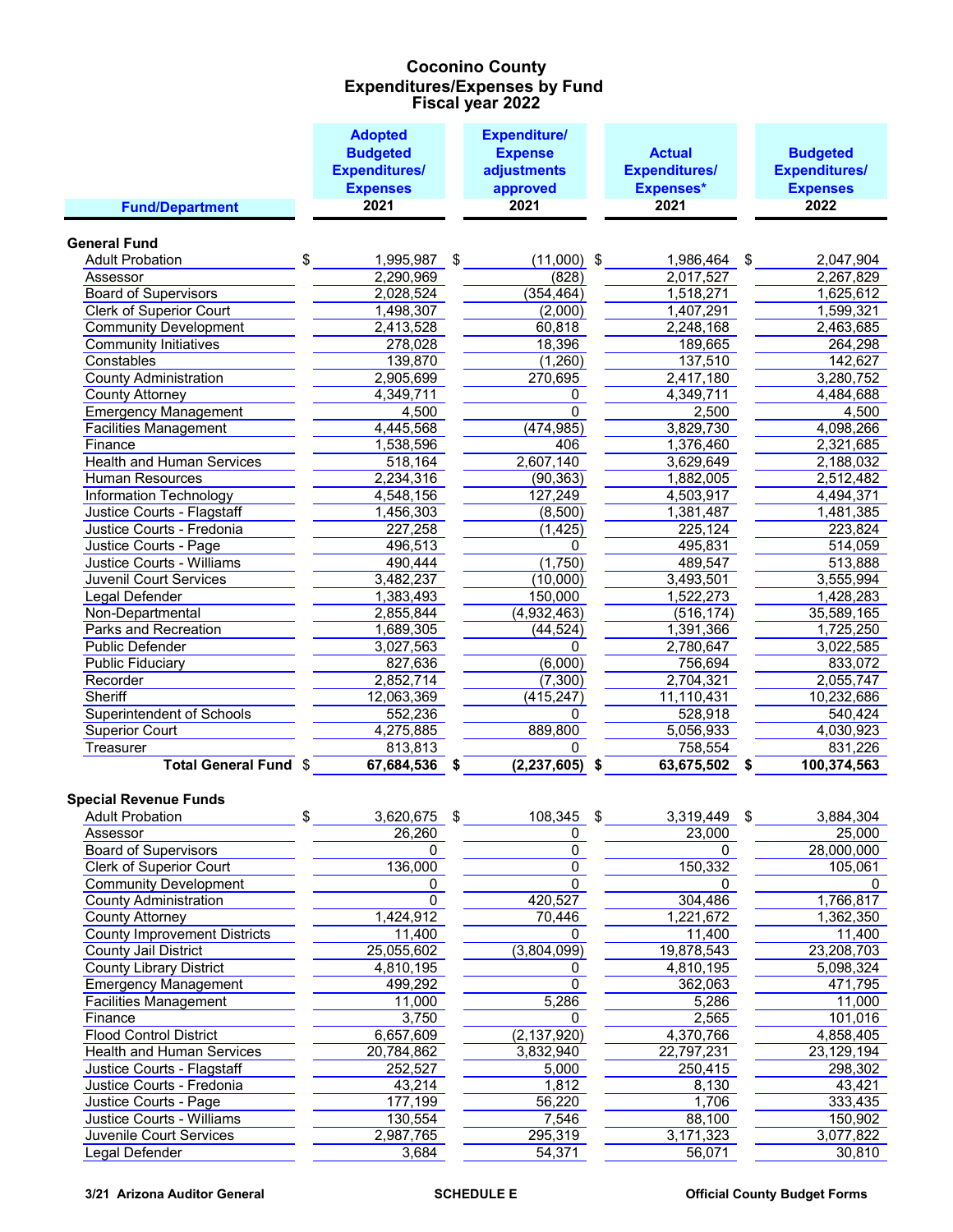### **Coconino County Fiscal year 2022 Expenditures/Expenses by Fund**

|                                 |     | <b>Adopted</b>       |    | <b>Expenditure/</b> |    |                      |    |                      |
|---------------------------------|-----|----------------------|----|---------------------|----|----------------------|----|----------------------|
|                                 |     | <b>Budgeted</b>      |    | <b>Expense</b>      |    | <b>Actual</b>        |    | <b>Budgeted</b>      |
|                                 |     | <b>Expenditures/</b> |    | adjustments         |    | <b>Expenditures/</b> |    | <b>Expenditures/</b> |
|                                 |     | <b>Expenses</b>      |    | approved            |    | Expenses*            |    | <b>Expenses</b>      |
| <b>Fund/Department</b>          |     | 2021                 |    | 2021                |    | 2021                 |    | 2022                 |
| Non-Departmental                |     | 0                    |    | 19,513              |    |                      |    | 23,077               |
| Parks and Recreation            |     | 536,116              |    | (209, 895)          |    | 210,937              |    | 769,562              |
| Public Defender                 |     | 29,375               |    | 70,435              |    | 64,147               |    | 70,354               |
| <b>Public Works</b>             |     | 27,306,836           |    | (2,509,963)         |    | 24,557,461           |    | 34,639,539           |
| Recorder                        |     | 368,868              |    | 681,233             |    | 848,952              |    | 501,868              |
| Sheriff                         |     | 1,823,774            |    | (419, 778)          |    | 861,705              |    | 1,636,308            |
| Superintendent of Schools       |     | 3,527,010            |    | 1,261,684           |    | 4,743,827            |    | 3,726,539            |
| <b>Superior Court</b>           |     | 1,236,200            |    | 98,292              |    | 1,167,302            |    | 1,222,274            |
| Treasurer                       |     | 31.000               |    | O                   |    | 31,000               |    | 31,000               |
| Unawarded Grants                |     | 17,209,222           |    | (17, 209, 222)      |    | U                    |    | 35,285,889           |
| Total Special Revenue Funds \$  |     | 118,704,901          | S  | $(19,301,908)$ \$   |    | 93,318,065           | S. | 173,874,471          |
| <b>Debt Service Funds</b>       |     |                      |    |                     |    |                      |    |                      |
| <b>PSPRS Debt Service</b>       | \$. | 0                    | \$ | 18,160,000          | \$ | 18,160,000           | \$ | 1,018,352            |
| <b>Total Debt Service Funds</b> | \$  | $\mathbf 0$          | S  | 18,160,000          | S  | 18,160,000           | \$ | 1,018,352            |
| <b>Capital Projects Funds</b>   |     |                      |    |                     |    |                      |    |                      |
| <b>Facilities Management</b>    | \$  | 1,425,268            | \$ | $(1, 111, 181)$ \$  |    | 263,307              | \$ | 1,312,742            |
| Parks and Recreation            |     | 2,599,286            |    | 31,637              |    | 2,325,767            |    | 7,076                |
| Superintendent of Schools       |     | 36,200               |    | U                   |    | 56.560               |    | 46,000               |
| Total Capital Projects Funds \$ |     | 4,060,754            | \$ | $(1,079,544)$ \$    |    | 2,645,634            | \$ | 1,365,818            |
| Total all Funds \$              |     | 190,450,191          | \$ | $(4,459,057)$ \$    |    | 177,799,201          | \$ | 276,633,204          |

\* Includes actual expenditures/expenses recognized on the modified accrual or accrual basis as of the date the proposed budget was prepared, plus estimated expenditures/expenses for the remainder of the fiscal year.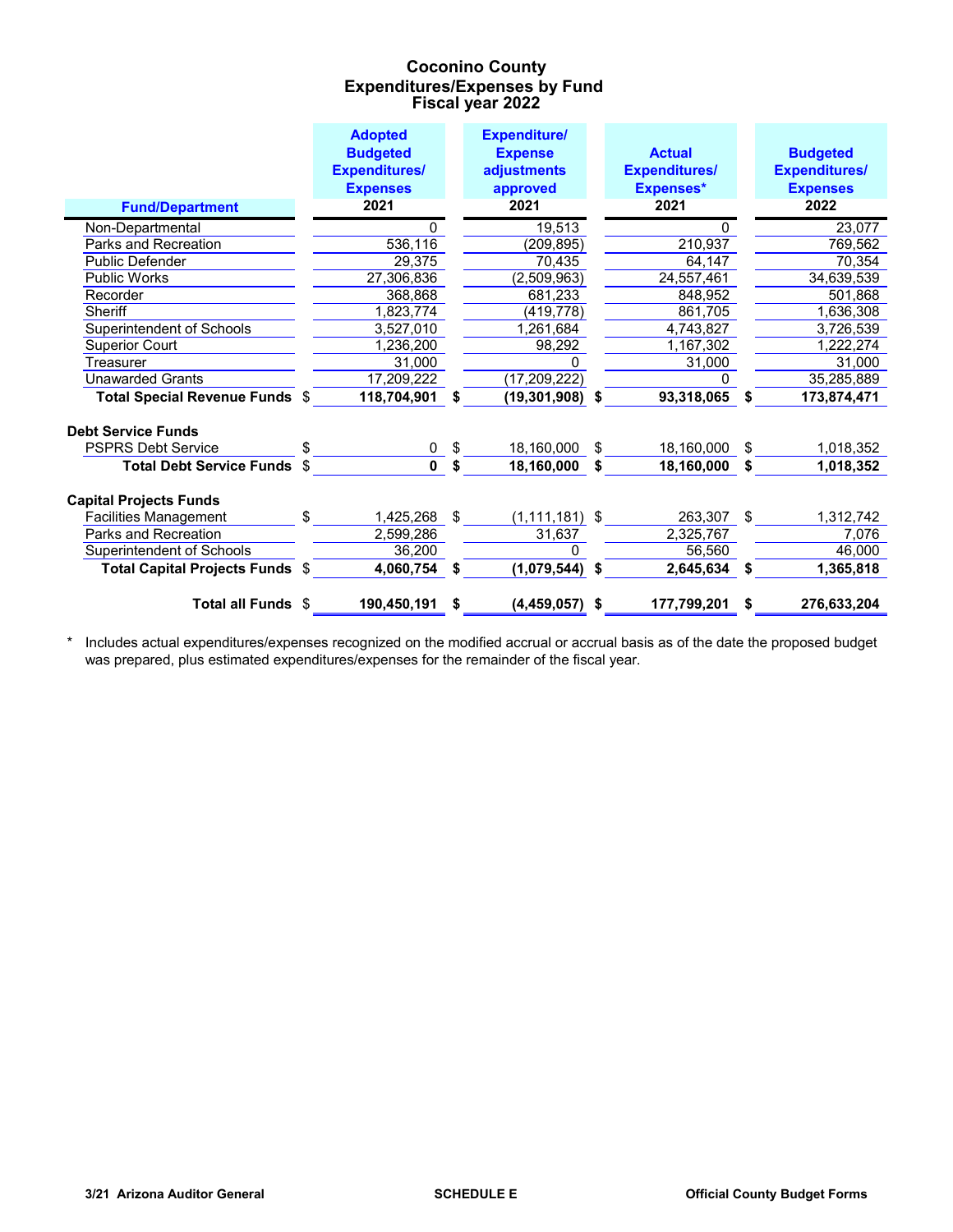|                                        | <b>Adopted</b>       | <b>Expenditure/</b> |                      |                      |
|----------------------------------------|----------------------|---------------------|----------------------|----------------------|
|                                        | <b>Budgeted</b>      | <b>Expense</b>      | <b>Actual</b>        | <b>Budgeted</b>      |
|                                        | <b>Expenditures/</b> | adjustments         | <b>Expenditures/</b> | <b>Expenditures/</b> |
|                                        | <b>Expenses</b>      | approved            | Expenses*            | <b>Expenses</b>      |
| Department/Fund                        | 2021                 | 2021                | 2021                 | 2022                 |
|                                        |                      |                     |                      |                      |
| <b>Adult Probation:</b>                |                      |                     |                      |                      |
| General Fund                           | \$<br>1,995,987 \$   | $(11,000)$ \$       | 1,986,464 \$         | 2,047,904            |
| <b>ACESF Grant</b>                     | 0                    | 98,000              | 98.000               | 0                    |
| <b>Adult Probation St Enhancement</b>  | 1,204,718            | 0                   | 1,203,660            | 1,301,784            |
| <b>Adult Intensive Probation</b>       | 1,170,030            | $\Omega$            | 1,137,312            | 1,199,591            |
| <b>Work Furlough Program</b>           | 50.876               | $\overline{0}$      | 15,599               | 66,738               |
| Interstate Compact Program             | 8,500                | 5,000               | 7,750                | 8,500                |
| Drug Treatment & Education             | 155,932              | (5,500)             | 134,438              | 164,599              |
| <b>Deferred Prosecution</b>            | 286,289              | 0                   | 169,607              | 318,557              |
| <b>Community Punishment Program</b>    | 204,308              | 10,845              | 195,481              | 210,763              |
| <b>Adult Probation Services</b>        | 540,022              | 0                   | 357,602              | 613,772              |
| Department Total \$                    | $5,616,662$ \$       | $97,345$ \$         | $5,305,913$ \$       | 5,932,208            |
| Assessor:<br><b>General Fund</b>       | 2,290,969            | \$<br>$(828)$ \$    | 2,017,527 \$         | 2,267,829            |
| <b>Assessor Storage/Retrieval</b>      | 26,260               | 0                   | 23,000               | 25,000               |
| Department Total \$                    | $2,317,229$ \$       | $(828)$ \$          | $2,040,527$ \$       | 2,292,829            |
|                                        |                      |                     |                      |                      |
| Board of Supervisors:                  |                      |                     |                      |                      |
| <b>General Fund</b>                    | 2,028,524 \$         | $(354, 464)$ \$     | 1,518,271 \$         | 1,625,612            |
| American Rescue Plan                   | 0                    | 0                   | 0                    | 28,000,000           |
| Department Total \$                    | $2,028,524$ \$       | $(354, 464)$ \$     | $1,518,271$ \$       | 29,625,612           |
|                                        |                      |                     |                      |                      |
| Clerk of Superior Court:               |                      |                     |                      |                      |
| <b>General Fund</b>                    | \$<br>1,498,307 \$   | $(2,000)$ \$        | 1,407,291 \$         | 1,599,321            |
| <b>Probate Enhancement Fees</b>        | 42,135               | 0                   | 40,153               | 43,402               |
| Spousal Maintenance Fund               | 2,176                | $\mathbf 0$         | 2,157                | 0                    |
| DES IV-D Grant                         | 9,000                | $\mathbf 0$         | 38,472               | 11,930               |
| Clerk's Forfeiture Fund 13.431         | $\overline{54, 107}$ | $\mathbf{0}$        | 52.711               | 33,374               |
| Clerks Storage & Retrieval             | 28,582               | $\Omega$            | 16,839               | 16,355               |
| Department Total \$                    | 1,634,307 \$         | $(2,000)$ \$        | $1,557,623$ \$       | 1,704,382            |
| <b>Community Development:</b>          |                      |                     |                      |                      |
| <b>General Fund</b>                    | 2,413,528            | 60,818 \$           | 2,248,168 \$         | 2,463,685            |
| Department Total \$                    | $2,413,528$ \$       | $60,818$ \$         | $2,248,168$ \$       | 2,463,685            |
|                                        |                      |                     |                      |                      |
| Community Initiatives:                 |                      |                     |                      |                      |
| <b>General Fund</b>                    | \$<br>278,028        | \$<br>18,396        | \$<br>189,665        | \$<br>264,298        |
| <b>Department Total</b>                | \$<br>278,028        | \$<br>18,396        | \$<br>189,665        | \$<br>264,298        |
|                                        |                      |                     |                      |                      |
| Constables:                            |                      |                     |                      |                      |
| <b>General Fund</b>                    | 139,870 \$           | $(1,260)$ \$        | 137,510 \$           | 142,627              |
| Department Total \$                    | 139,870              | $(1,260)$ \$        | $137,510$ \$         | 142,627              |
|                                        |                      |                     |                      |                      |
| County Administration:                 |                      |                     |                      |                      |
| <b>General Fund</b>                    | 2,533,699            | \$<br>643,195 \$    | 2,379,447 \$         | 3,280,752            |
| <b>GF: Financial Management System</b> | 372,000              | (372, 500)          | 37,733               | 0                    |
| <b>WIOA</b>                            | 0                    | 420,527             | 304,486              | 1,766,817            |
| Department Total \$                    | $2,905,699$ \$       | $691,222$ \$        | $2,721,666$ \$       | 5,047,569            |
| County Attorney:                       |                      |                     |                      |                      |
| General Fund                           | \$<br>4,349,711      | \$<br>0             | \$<br>4,349,711      | \$<br>4,484,688      |
| <b>ACESF Grant</b>                     | 0                    | 46,692              | 23,346               | 23,346               |
| <b>Attorney Enhancement</b>            | 16,217               | 0                   | 16,227               | 16,217               |
| Atty VRIA: Victm Rghts 1761/179        | 62,628               | 35,874              | 98,502               | 111,139              |
| Anti-Racketeering                      | 585,150              | 0                   | 585,150              | 585,150              |
| Drug Prosecution 16.579                | 171,977              | $\overline{0}$      | 170,477              | 168,335              |
| <b>Victim Restitution</b>              | 45,000               | 0                   | 40,000               | 45,000               |
| <b>Victim Restitutions Interest</b>    | 4,162                | $\Omega$            | 2,000                | 4,000                |
| CJ Records Impv 16.579                 | 27,292               | 6,418               | 26,113               | 60,664               |
| State Aid SB1013 SB11-539              | 74,386               | $\Omega$            | 73,386               | 76,223               |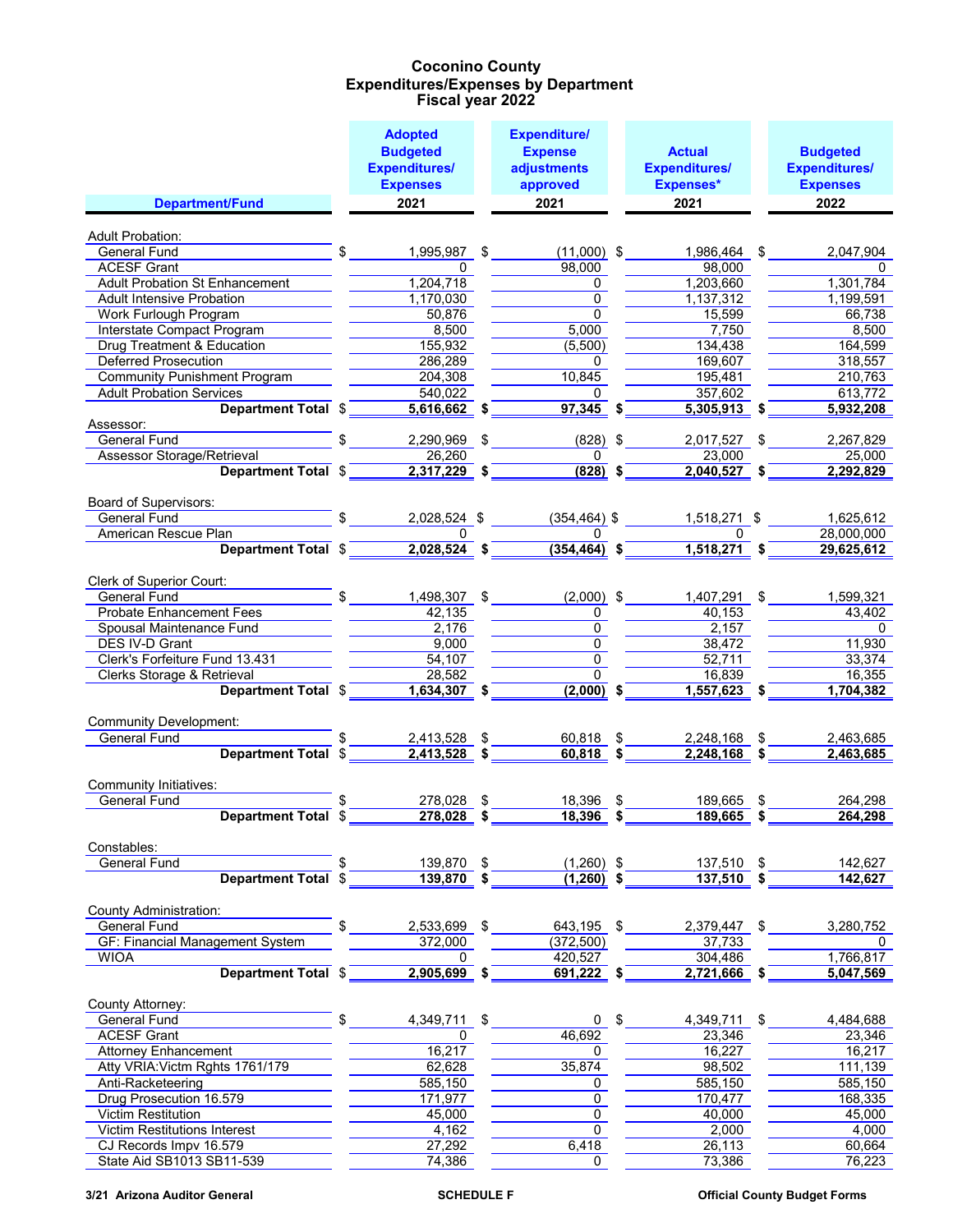|                                                                    | <b>Adopted</b>                   | <b>Expenditure/</b>            |            |                            |                         |
|--------------------------------------------------------------------|----------------------------------|--------------------------------|------------|----------------------------|-------------------------|
|                                                                    | <b>Budgeted</b>                  | <b>Expense</b>                 |            | <b>Actual</b>              | <b>Budgeted</b>         |
|                                                                    | <b>Expenditures/</b>             | adjustments                    |            | <b>Expenditures/</b>       | <b>Expenditures/</b>    |
|                                                                    | <b>Expenses</b>                  | approved                       |            | Expenses*                  | <b>Expenses</b>         |
| Department/Fund                                                    | 2021                             | 2021                           |            | 2021                       | 2022                    |
| Federal Anti-Racketeering                                          | 93,141                           | $\Omega$                       |            | 10,000                     | 93,141                  |
| Victim Compensation                                                | 144,160                          | (19,038)                       |            | 114,542                    | 114,542                 |
| <b>Pretrial Intervention</b>                                       | 148,370                          | $\Omega$                       |            | 10.000                     | 10,000                  |
| <b>VOCA-Victims of Crimes</b>                                      | 52,429                           | 500                            |            | 51,929                     | 54,593                  |
| Department Total \$                                                | 5,774,623 \$                     | 70,446 \$                      |            | 5,571,383 \$               | 5,847,038               |
|                                                                    |                                  |                                |            |                            |                         |
| <b>County Improvement Districts:</b>                               |                                  |                                |            |                            |                         |
| <b>Tusayan Special District</b>                                    | 11,400                           |                                |            | 11,400 \$                  | 11,400                  |
| Department Total \$                                                | $11,400$ \$                      | $\overline{0}$ s               |            | $11,400$ \$                | 11,400                  |
|                                                                    |                                  |                                |            |                            |                         |
| County Jail District:                                              |                                  |                                |            |                            |                         |
| County Jail District<br>Jail District Repair & Repl                | \$<br>18,219,150 \$<br>5,461,452 | $(1,707,674)$ \$<br>(888, 206) |            | 16,203,225 \$<br>3,645,318 | 20,861,882<br>2,246,821 |
| <b>Detention Officers Retention</b>                                | 1,375,000                        | (1,208,219)                    |            | 30,000                     | 100,000                 |
| Department Total \$                                                | $25,055,602$ \$                  | $(3,804,099)$ \$               |            | $19,878,543$ \$            | 23,208,703              |
|                                                                    |                                  |                                |            |                            |                         |
| <b>County Library District:</b>                                    |                                  |                                |            |                            |                         |
| County Library Fund                                                | 4,810,195 \$                     | $0 \quad$ \$                   |            | 4,810,195 \$               | 5,098,324               |
| Department Total \$                                                | $4,810,195$ \$                   | $\overline{0}$ \$              |            | $4,810,195$ \$             | 5,098,324               |
|                                                                    |                                  |                                |            |                            |                         |
| Emergency Management:                                              |                                  |                                |            |                            |                         |
| <b>General Fund</b>                                                | $4,500$ \$                       | 0                              | $\sqrt{3}$ | $2,500$ \$                 | 4,500                   |
| <b>Emergency Services</b>                                          | 3,000                            | $\overline{0}$                 |            | 3,000                      | 3,000                   |
| <b>Emergency Svcs-Supplies 20.703</b>                              | 9,500                            | $\overline{0}$                 |            | 3,167                      | 4,849                   |
| <b>State &amp; Local Assistance</b>                                | 486,792                          | $\overline{0}$                 |            | 355,896                    | 463,946                 |
| Department Total \$                                                | $503,792$ \$                     | $\overline{0}$ \$              |            | $364,563$ \$               | 476,295                 |
|                                                                    |                                  |                                |            |                            |                         |
| Facilities Management:                                             |                                  |                                |            |                            |                         |
| <b>General Fund</b>                                                | 3,521,929 \$                     | $(140, 133)$ \$                |            | 3,304,908 \$               | 3,367,502               |
| <b>GF: Asset Repair &amp; Repl Reserve</b><br><b>EECBG Formula</b> | 923,639<br>11,000                | (334, 852)<br>5,286            |            | 524,822<br>5,286           | 730,764<br>11,000       |
| Coconino County-Space Plan                                         | 1,425,268                        | (1, 111, 181)                  |            | 263,307                    | 1,312,742               |
| Department Total \$                                                | $5,881,836$ \$                   | $(1,580,880)$ \$               |            | $4,098,323$ \$             | 5,422,008               |
|                                                                    |                                  |                                |            |                            |                         |
| Finance:                                                           |                                  |                                |            |                            |                         |
| <b>General Fund</b>                                                | 1,538,596 \$                     | 406 \$                         |            | 1,336,460 \$               | 1,626,904               |
| <b>GF: Financial Management System</b>                             | 0                                | $\mathbf{0}$                   |            | 40.000                     | 694,781                 |
| <b>Special Districts Billing</b>                                   | 3,750                            | $\overline{0}$                 |            | 2,565                      | 3,750                   |
| American Rescue Plan                                               | 0                                | $\Omega$                       |            | 0                          | 97,266                  |
| Department Total \$                                                | $1,542,346$ \$                   | $406$ \$                       |            | 1,379,025 \$               | 2,422,701               |
|                                                                    |                                  |                                |            |                            |                         |
| <b>Flood Control District:</b>                                     |                                  |                                |            |                            |                         |
| <b>Flood Control District</b>                                      | 6,657,609 \$                     | $(2, 137, 920)$ \$             |            | 4,370,766 \$               | 4,858,405               |
| <b>Department Total \$</b>                                         | $6,657,609$ \$                   | $(2, 137, 920)$ \$             |            | $4,370,766$ \$             | 4,858,405               |
|                                                                    |                                  |                                |            |                            |                         |
| Health and Human Services:<br><b>General Fund</b>                  | \$                               | 2,607,140 \$                   |            |                            |                         |
| <b>ACESF Grant</b>                                                 | 518,164 \$<br>0                  | 7,746                          |            | 3,629,649 \$<br>7,746      | 2,188,032<br>0          |
| <b>Federal Grants</b>                                              | 2,531,840                        | 290,907                        |            | 2,647,742                  | 3,364,013               |
| <b>State Grants</b>                                                | 1,780,594                        | (196, 290)                     |            | 1,430,768                  | 1,715,504               |
| <b>Private Grants</b>                                              | 125,520                          | 0                              |            | 105,347                    | 94,619                  |
| <b>Health District</b>                                             | 11,647,941                       | 347,325                        |            | 11,479,137                 | 11,756,909              |
| <b>WIOA</b>                                                        | 1,649,587                        | (1,045,527)                    |            | 563,032                    | 843,759                 |
| <b>Community Services</b>                                          | 129,303                          | (59, 189)                      |            | 3,775                      | 115,900                 |
| <b>ADOH Housing</b>                                                | 226,138                          | (24, 330)                      |            | 99,829                     | 248,950                 |
| <b>Senior Services</b>                                             | 823,585                          | 10,509                         |            | 736,627                    | 816,791                 |
| Home Care                                                          | 195,408                          | 0                              |            | 190,507                    | 180,858                 |
| <b>Social Services</b>                                             | 1,352,562                        | 1,287,561                      |            | 2,368,458                  | 1,475,513               |
| Individual Development Acct                                        | 12,700                           | 0                              |            | 0                          | 20,000                  |
| <b>Career Center</b>                                               | 10,000                           | 0                              |            | 10,000                     | 10,000                  |
| <b>Self-funded Programs</b>                                        | 299,684                          | $\overline{0}$                 |            | 164,081                    | 275,838                 |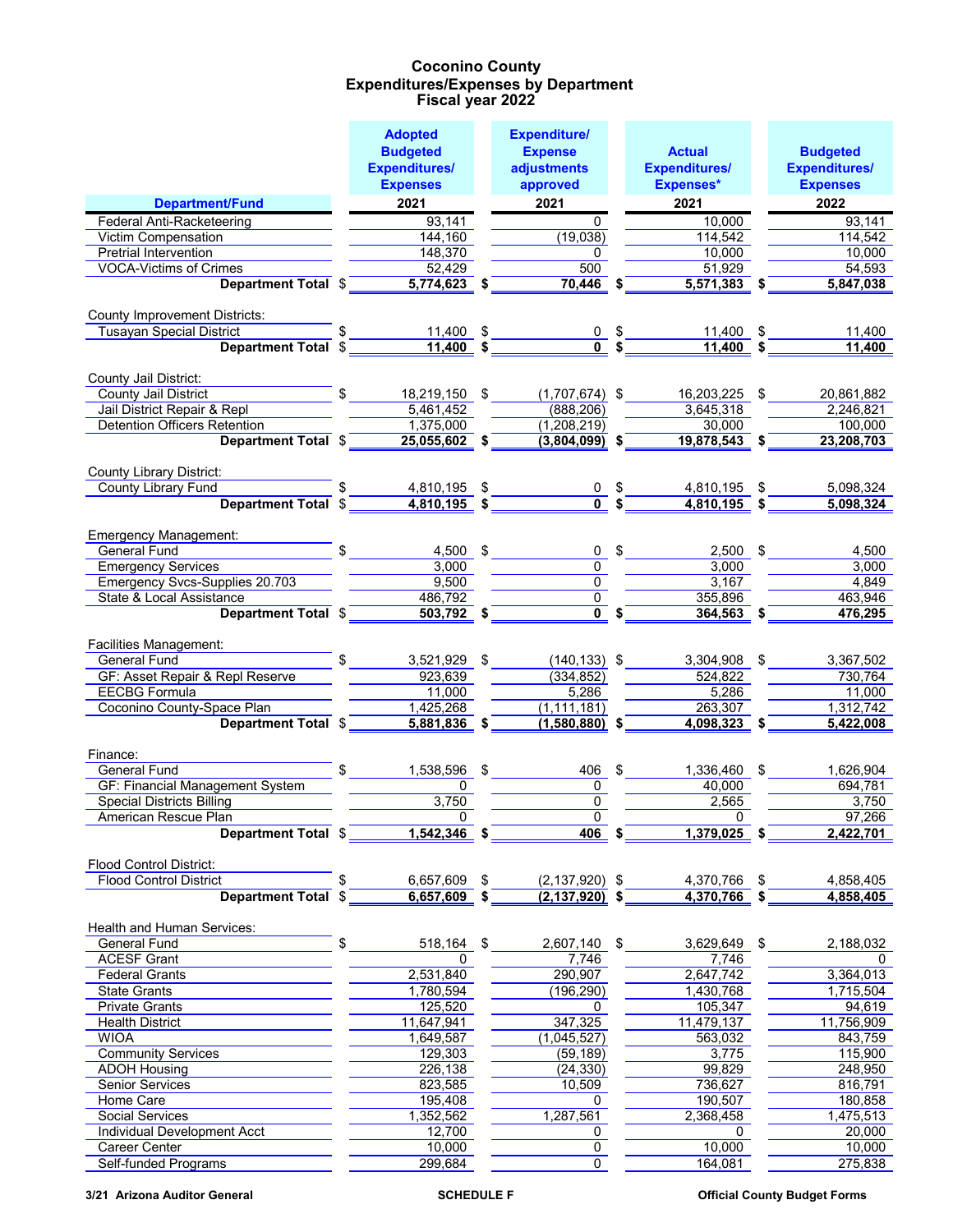|                                                                    | <b>Adopted</b>          | <b>Expenditure/</b>   |                         |                      |
|--------------------------------------------------------------------|-------------------------|-----------------------|-------------------------|----------------------|
|                                                                    | <b>Budgeted</b>         | <b>Expense</b>        | <b>Actual</b>           | <b>Budgeted</b>      |
|                                                                    | <b>Expenditures/</b>    | adjustments           | <b>Expenditures/</b>    | <b>Expenditures/</b> |
|                                                                    | <b>Expenses</b>         | approved              | Expenses*               | <b>Expenses</b>      |
| <b>Department/Fund</b>                                             | 2021                    | 2021                  | 2021                    | 2022                 |
| COVID-19 Grants                                                    | $\Omega$                | 3,214,228             | 2,990,182               | 2,210,540            |
| Department Total \$                                                | $21,303,026$ \$         | 6,440,080 \$          | 26,426,880 \$           | 25,317,226           |
|                                                                    |                         |                       |                         |                      |
| Human Resources:                                                   |                         |                       |                         |                      |
| <b>General Fund</b>                                                | 1,907,316 \$            | $(90,093)$ \$         | 1,808,347 \$            | 2,053,982            |
| <b>GF: Employee Benefit Trust</b><br>GF: Self Insurance Trust Fund | 183,000<br>144,000      | (270)<br>$\Omega$     | 23,658<br>50,000        | 314,500<br>144,000   |
| Department Total \$                                                | $2,234,316$ \$          | $(90, 363)$ \$        | $1,882,005$ \$          | 2,512,482            |
|                                                                    |                         |                       |                         |                      |
| Information Technology:                                            |                         |                       |                         |                      |
| <b>General Fund</b>                                                | 3,994,829 \$            | 155,249 \$            | 4,121,611 \$            | 4,271,044            |
| <b>GF: Financial Management System</b>                             | 330,000                 | (28,000)              | 158,979                 | $\Omega$             |
| GF: Computer Lease/Buy Project                                     | 223.327                 | $\Omega$              | 223,327                 | 223,327              |
| Department Total \$                                                | 4,548,156 \$            | $127,249$ \$          | $4,503,917$ \$          | 4,494,371            |
|                                                                    |                         |                       |                         |                      |
| Justice Courts - Flagstaff:<br><b>General Fund</b>                 |                         |                       |                         |                      |
| Flag JC Enhancement Fund                                           | 1,456,303 \$<br>228,527 | $(8,500)$ \$<br>5,000 | 1,381,487 \$<br>238,341 | 1,481,385<br>234,302 |
| \$1 Judicial Productivity Units                                    | 24,000                  | $\Omega$              | 12,074                  | 64,000               |
| Department Total \$                                                | $1,708,830$ \$          | $(3,500)$ \$          | $1,631,902$ \$          | 1,779,687            |
|                                                                    |                         |                       |                         |                      |
| Justice Courts - Fredonia:                                         |                         |                       |                         |                      |
| <b>General Fund</b>                                                | 227,258 \$              | $(1,425)$ \$          | 225,124 \$              | 223,824              |
| Fredonia JC Court Enhancement                                      | 40,614                  | 0                     | 5,800                   | 40,821               |
| <b>Court Security Improvements</b>                                 | $\overline{0}$          | 1,812                 | 1,812                   | $\Omega$             |
| \$1 Judicial Productivity Units                                    | 2,600                   | $\Omega$              | 518                     | 2,600                |
| Department Total \$                                                | $270,472$ \$            | $387 \text{ }$ \$     | 233,254 \$              | 267,245              |
| Justice Courts - Page:                                             |                         |                       |                         |                      |
| General Fund                                                       | 496,513 \$              | 0 <sup>5</sup>        | 495,831                 | \$<br>514,059        |
| Page JC Court Enhancement                                          | 171,099                 | $\Omega$              | 701                     | 271,139              |
| <b>Court Security Improvements</b>                                 | $\mathbf{0}$            | 56,220                | $\overline{0}$          | 56,196               |
| \$1 Judicial Productivity Units                                    | 6,100                   | $\Omega$              | 1,005                   | 6,100                |
| Department Total \$                                                | $673,712$ \$            | $56,220$ \$           | $497,537$ \$            | 847,494              |
|                                                                    |                         |                       |                         |                      |
| Justice Courts - Williams:                                         |                         |                       |                         |                      |
| <b>General Fund</b><br><b>Court Security Improvements</b>          | \$<br>490.444 \$<br>0   | $(1,750)$ \$<br>7,546 | 489,547 \$<br>7.546     | 513,888<br>0         |
| <b>Williams JC Court Enhancement</b>                               | 123,454                 | $\Omega$              | 79,954                  | 143,802              |
| \$1 Judicial Productivity Units                                    | 7,100                   | $\mathbf 0$           | 600                     | 7,100                |
| Department Total \$                                                | $620,998$ \$            | $5,796$ \$            | $577,647$ \$            | 664,790              |
|                                                                    |                         |                       |                         |                      |
| Juvenile Court Services:                                           |                         |                       |                         |                      |
| <b>General Fund</b>                                                | \$<br>3,482,237 \$      | $(10,000)$ \$         | 3,493,501 \$            | 3,555,994            |
| <b>Family Counseling</b>                                           | 12,901                  | 3,160                 | 16,061                  | 15,990               |
| <b>Juvenile Probation Service</b>                                  | 143,361                 | (23,000)              | 77,212                  | 124,461              |
| <b>CASA-Special Advocate</b>                                       | 197,950                 | 8,662                 | 180,801                 | 201,853              |
| Juv Treatment Services                                             | 604,540<br>143,613      | 275,324<br>33,693     | 879,864                 | 695,952<br>144,560   |
| Diversion-Consequences<br>Juvenile Probation State Aid             | 155,968                 | 0                     | 162,279<br>151,930      | 150,083              |
| <b>USDA Food Grant</b>                                             | 39,226                  | (169)                 | 4,831                   | 39,226               |
| Diversion-Intake                                                   | 653,696                 | 0                     | 611,832                 | 648,461              |
| Juvenile Victim's Rights Impl                                      | 24,529                  | $\mathbf 0$           | 24,529                  | 25,295               |
| Juvenile Diversion Fees Fund                                       | 41,766                  | $\mathbf 0$           | 22,649                  | 37,236               |
| Probation Fees Over \$40.                                          | 114,459                 | (37,000)              | 88,570                  | 29,000               |
| Diversion Fees Over \$40.                                          | 0                       | 71,000                | 71,000                  | 0                    |
| <b>CASA VOCA</b>                                                   | 25,542                  | 7,687                 | 121,940                 | 104,411              |
| <b>PIC Act</b>                                                     | 50,000                  | (50,000)              | 2,000                   | 50,000               |
| Juvenile Intensive Probation                                       | 706,575                 | 43,659                | 723,893                 | 736,743              |
| Model Court-State Funds                                            | 31,932                  | 0                     | 31,932                  | 32,844               |
| <b>JCRF Step Up Proctor Homes</b>                                  | 41,707                  | (41,000)              | 0                       | 41,707               |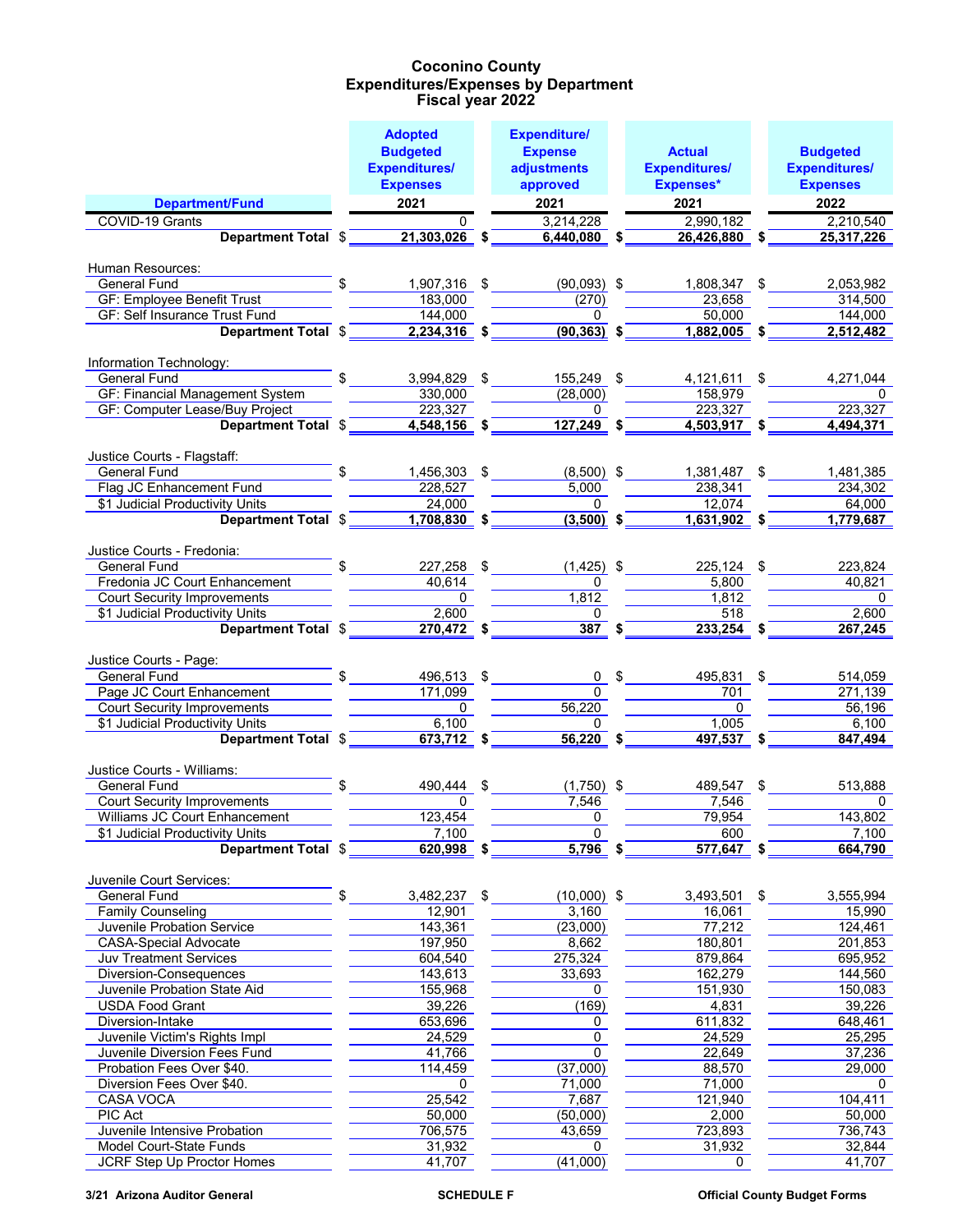|                                                                  | <b>Adopted</b>          | <b>Expenditure/</b>       |                         |                      |
|------------------------------------------------------------------|-------------------------|---------------------------|-------------------------|----------------------|
|                                                                  | <b>Budgeted</b>         | <b>Expense</b>            | <b>Actual</b>           | <b>Budgeted</b>      |
|                                                                  | <b>Expenditures/</b>    | adjustments               | <b>Expenditures/</b>    | <b>Expenditures/</b> |
|                                                                  | <b>Expenses</b>         | approved                  | <b>Expenses*</b>        | <b>Expenses</b>      |
| <b>Department/Fund</b>                                           | 2021                    | 2021                      | 2021                    | 2022                 |
| Juv Court Security Improvement                                   | O.                      | 3,303                     | 0                       | 0                    |
| Department Total \$                                              | $6,470,002$ \$          | 285,319 \$                | $6,664,824$ \$          | 6,633,816            |
|                                                                  |                         |                           |                         |                      |
| Legal Defender:                                                  |                         |                           |                         |                      |
| <b>General Fund</b>                                              | $1,337,131$ \$          | 150,000 \$                | 1,487,131 \$            | 1,381,919            |
| GF: Legal Def Fees for Svc ARS11-5<br><b>ACESF Grant</b>         | 46,362                  | 0                         | 35,142                  | 46,364               |
| Dependency AZ Title IV-E LD                                      | $\Omega$<br>$\mathbf 0$ | 10,041<br>44,330          | 10.041<br>44,330        | $\Omega$<br>27,126   |
| Legal Defender Train ARS 12-11                                   | 3,684                   | $\Omega$                  | 1,700                   | 3,684                |
| Department Total \$                                              | $1,387,177$ \$          | 204,371 \$                | 1,578,344 \$            | 1,459,093            |
|                                                                  |                         |                           |                         |                      |
| Non-Departmental:                                                |                         |                           |                         |                      |
| <b>General Fund</b>                                              | \$<br>2,855,844         | \$<br>$(4,932,463)$ \$    | $(516, 174)$ \$         | 35,589,165           |
| <b>PSPRS Contingency Debt Service</b>                            | 0                       | 18,160,000                | 18,160,000              | 1,018,352            |
| Road Maintenance Sales Tax                                       | $\Omega$                | 19,513                    | 0                       | 23,077               |
| Department Total \$                                              | 2,855,844 \$            | $13,247,050$ \$           | 17,643,826 \$           | 36,630,594           |
|                                                                  |                         |                           |                         |                      |
| Parks and Recreation:                                            |                         |                           |                         |                      |
| General Fund                                                     | \$<br>1,689,305 \$      | $(44,524)$ \$             | 1,391,366 \$            | 1,725,250            |
| Fair<br>Non-Interest P&R Grants                                  | 462.786<br>$\Omega$     | (257, 147)<br>0           | 144.187<br>$\Omega$     | 504,419<br>7,337     |
| RTP Grant-Ft Tuthill Trail Sys                                   | $\Omega$                | 76,740                    | 66,750                  | 9,669                |
| LWCF Grant-Bike Park & Restrm                                    | 73,330                  | (73, 330)                 | 0                       | 135,548              |
| State Grants - P&R                                               | 0                       | 38,674                    | $\Omega$                | 99,853               |
| Miller Natural Resource Mgmt                                     | $\Omega$                | 5,168                     | $\Omega$                | 12,736               |
| <b>Parks Capital Projects</b>                                    | 2,599,286               | 31,637                    | 2,325,767               | 7,076                |
| Department Total \$                                              | 4,824,707 \$            | $(222, 782)$ \$           | 3,928,070 \$            | 2,501,888            |
|                                                                  |                         |                           |                         |                      |
| Public Defender:                                                 |                         |                           |                         |                      |
| General Fund                                                     | 2,938,023 \$            | 0 <sup>5</sup>            | 2,718,647 \$            | 2,932,945            |
| GF: Public Def Fees Svc ARS 11-584                               | 89,540                  | $\Omega$                  | 62,000                  | 89,640               |
| <b>BJA COVID-19 Emergency Funding</b>                            | $\Omega$                | 10,000                    | 10,000                  | $\Omega$             |
| <b>Public Defender Training</b><br>Public Def State Fill the Gap | 22,590<br>6,785         | $\Omega$<br>(4,693)       | 18,940<br>1,492         | 22,590<br>$\Omega$   |
| Dependency AZ Title IV-E PD                                      | 0                       | 65,128                    | 33,715                  | 47,764               |
| Department Total \$                                              | $3,056,938$ \$          | 70,435 \$                 | $2,844,794$ \$          | 3,092,939            |
|                                                                  |                         |                           |                         |                      |
| Public Fiduciary:                                                |                         |                           |                         |                      |
| <b>General Fund</b>                                              | 827,636                 | $(6,000)$ \$              | 756,694                 | 833,072              |
| Department Total \$                                              | $827,636$ \$            | $(6,000)$ \$              | $756,694$ \$            | 833,072              |
|                                                                  |                         |                           |                         |                      |
| Public Works:                                                    |                         |                           |                         |                      |
| <b>ACESF Grant</b>                                               | \$<br>0 <sup>5</sup>    | 18,380 \$                 | 18,380 \$               | 0<br>9,779,052       |
| Road Maintenance Sales Tax<br>Public Works                       | 7,095,845<br>19,745,126 | (1,868,065)<br>(716, 240) | 5,044,465<br>19,008,866 | 24,031,404           |
| Solid Waste                                                      | 465,865                 | 55,962                    | 485,750                 | 483,080              |
| Vehicle License Tax                                              | $\mathbf{0}$            | 0                         | 0                       | 346,003              |
| Department Total \$                                              | 27,306,836              | $(2,509,963)$ \$          | $24,557,461$ \$         | 34,639,539           |
|                                                                  |                         |                           |                         |                      |
| Recorder:                                                        |                         |                           |                         |                      |
| <b>General Fund</b>                                              | 2,743,714 \$            | 0 <sup>5</sup>            | 2,605,658 \$            | 1,954,047            |
| <b>GF: Elections Warehouse</b>                                   | 109,000                 | (7, 300)                  | 98,663                  | 101,700              |
| Recorder's Storage & Retrieval                                   | 368,868                 | $\Omega$                  | 167,720                 | 501,868              |
| <b>HAVA Block Grant</b>                                          | 0                       | 66,541                    | 66,541                  | 0                    |
| <b>Recorder Private Grants</b>                                   | 0                       | 614,692                   | 614,692                 | $\mathbf 0$          |
| Department Total \$                                              | $3,221,582$ \$          | $673,933$ \$              | $3,553,273$ \$          | 2,557,615            |
| Sheriff:                                                         |                         |                           |                         |                      |
| <b>General Fund</b>                                              | \$<br>11,243,369 \$     | 255,734 \$                | 11,058,431 \$           | 10,162,686           |
| GF: Law Enforcement Retention Prog                               | 820,000                 | (670, 981)                | 52,000                  | 70,000               |
| <b>ACESF Grant</b>                                               | $\Omega$                | 43,069                    | 16,800                  | 26,269               |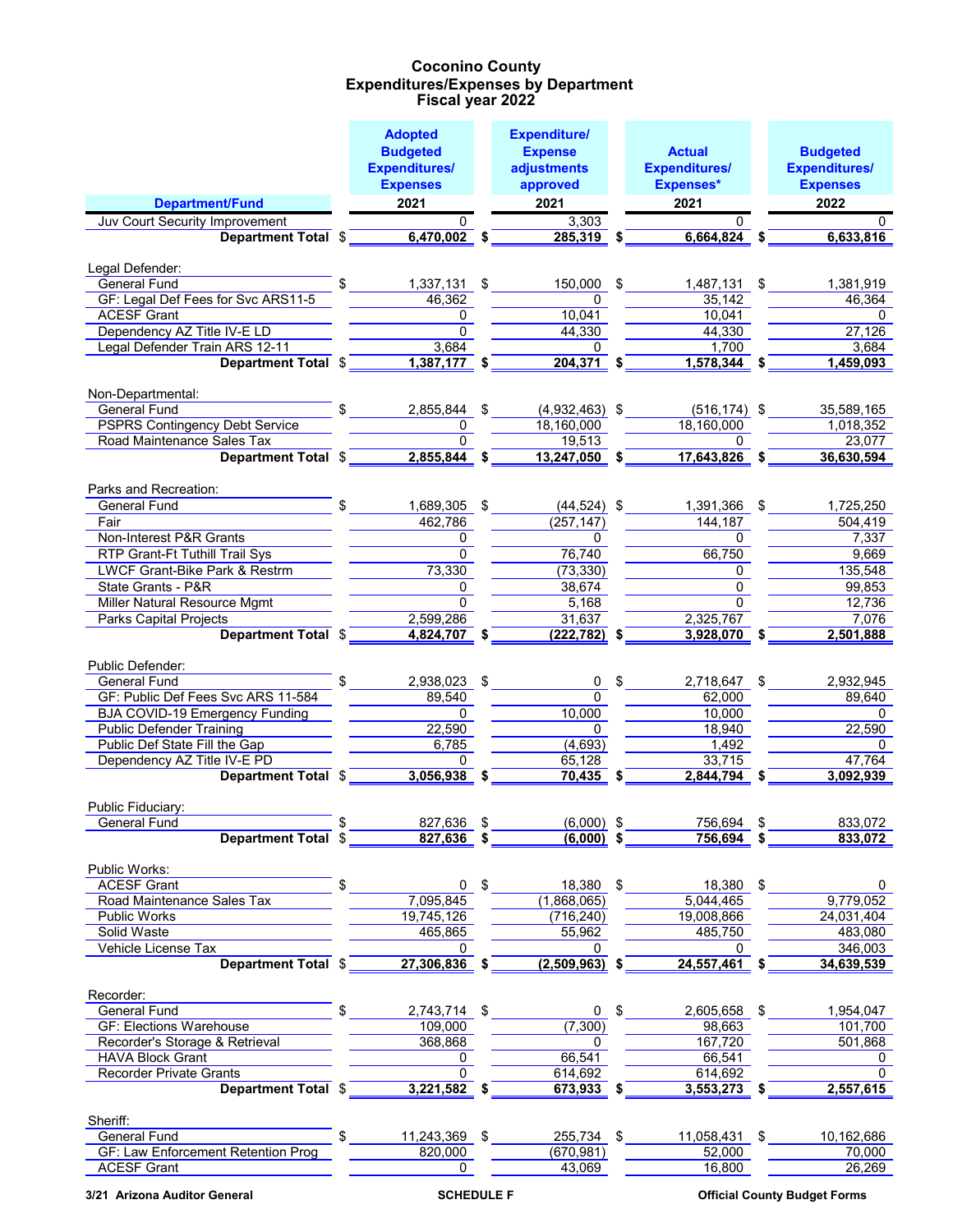|                                                          | <b>Adopted</b>        | <b>Expenditure/</b>     |      |                          |     |                      |
|----------------------------------------------------------|-----------------------|-------------------------|------|--------------------------|-----|----------------------|
|                                                          | <b>Budgeted</b>       | <b>Expense</b>          |      | <b>Actual</b>            |     | <b>Budgeted</b>      |
|                                                          | <b>Expenditures/</b>  | adjustments             |      | <b>Expenditures/</b>     |     | <b>Expenditures/</b> |
|                                                          | <b>Expenses</b>       | approved                |      | <b>Expenses*</b>         |     | <b>Expenses</b>      |
| <b>Department/Fund</b>                                   | 2021                  | 2021                    |      | 2021                     |     | 2022                 |
| Sheriff's Outside Pay                                    | 22,175                | 0                       |      | 5,208                    |     | 17,635               |
| Metro Unit                                               | 115,127               | (14,068)                |      | 67,163                   |     | 88,786               |
| <b>Boat Patrol</b>                                       | 213,303               | 0                       |      | 237,055                  |     | 190,036              |
| <b>Sheriff Donations</b>                                 | 22,000                | 0                       |      | 3,000                    |     | 22,000               |
| <b>Sheriff State Grants</b>                              | 0                     | 10,000                  |      | 0                        |     | 0                    |
| Gov Ofc Hgwy Safety Grants 20.                           | 0                     | 2,404                   |      | 1,123                    |     | $\overline{0}$       |
| BJA-LLEBG 97LBVX4434                                     | 20,000                | 0                       |      | 379                      |     | 20,000               |
| <b>Statewide Gang Task Force</b>                         | 235,496               | (161, 749)              |      | 53,298                   |     | 204,943              |
| <b>State Homeland Security Grant</b>                     | 4,220                 | 73,346                  |      | 46,026                   |     | 73,346               |
| COPS Methamphetamine Grant                               | 153,569               | (16, 406)               |      | 0                        |     | 0                    |
| <b>DUI Impound Fees</b>                                  | 111,214               | (26, 792)               |      | 30,000                   |     | 70,000               |
| <b>Officer Safety Equipment</b>                          | 9,000                 | 0                       |      | 5,000                    |     | 9,000                |
| Officer Equipment ARS 41-1724                            | 70,000                | $\overline{0}$          |      | 22,064                   |     | 70,000               |
| Jail Enhancement                                         | 444,539               | (206, 582)              |      | 177,559                  |     | 403,039              |
| Inmate Welfare                                           | 403,131               | (150,000)               |      | 181,030                  |     | 414,254              |
| <b>Attorney General LE Funding</b>                       | 0                     | 27,000                  |      | 16,000                   |     | 27,000               |
| Department Total \$                                      | 13,887,143 \$         | $(835, 025)$ \$         |      | 11,972,136 \$            |     | 11,868,994           |
|                                                          |                       |                         |      |                          |     |                      |
| Superintendent of Schools:<br><b>General Fund</b>        | \$                    |                         | - \$ |                          |     |                      |
| <b>County School Fund</b>                                | 552,236 \$<br>827,010 | 0<br>139,821            |      | 528,918 \$<br>921,964    |     | 540,424<br>1,081,539 |
| CCRASD#99                                                | 2,700,000             | 0                       |      | 2,700,000                |     | 2,645,000            |
| <b>Title I National Forest Fees</b>                      |                       | 1,121,863               |      |                          |     |                      |
| Classroom Site - CCRASD#99                               | 0<br>36,200           | 0                       |      | 1,121,863<br>56,560      |     | 0<br>46,000          |
|                                                          | 4,115,446 \$          | $1,261,684$ \$          |      | $5,329,305$ \$           |     | 4,312,963            |
| Department Total \$                                      |                       |                         |      |                          |     |                      |
| Superior Court:                                          |                       |                         |      |                          |     |                      |
| <b>General Fund</b>                                      | \$<br>4,275,885       | \$<br>889,800           | \$   | 5,056,933 \$             |     | 4,030,923            |
| <b>BJA COVID-19 Emergency Funding</b>                    | 0                     | 48,008                  |      | 48,008                   |     | 0                    |
| <b>ACESF Grant</b>                                       | 0                     | 46,692                  |      | 46,692                   |     | 0                    |
| Superior Crt State Fill the Gap                          | 503,863               | (34, 263)               |      | 417,394                  |     | 497,394              |
| IV-D Case Process Enhanc 93.56                           |                       |                         |      |                          |     |                      |
| <b>AOC Adult Drug Court Grant</b>                        |                       |                         |      |                          |     |                      |
|                                                          | 29,456                | 0                       |      | 27,455                   |     | 24,340               |
|                                                          | 80,000                | 34,263                  |      | 68,000                   |     | 100,000              |
| Az License Plate Grant - Page                            | 3,000                 | 0                       |      | 1,095                    |     | 3,000                |
| <b>Forest Highlands Foundation</b>                       | 6,000                 | 0                       |      | 0                        |     | 4,516                |
| ADR Grant - Court Admin                                  | 51,818                | $\mathbf 0$             |      | 51,159                   |     | 53,220               |
| <b>Court Enhancement Fund</b>                            | 170,529               | 10,000                  |      | 141,778                  |     | 176,717              |
| <b>Conciliation Court</b>                                | 70,369                | 0<br>0                  |      | 65,353                   |     | 71,771               |
| <b>AOC - DEA/DGVCCP Grant</b>                            | 41,877                |                         |      | 38,665                   |     | 39,772               |
| Law Library                                              | 237,872<br>41.416     | (6, 408)<br>0           |      | 220,263                  |     | 251,544<br>0         |
| <b>Court Security Improvement</b><br>Department Total \$ | $5,512,085$ \$        | $988,092$ \$            |      | 41,440<br>$6,224,235$ \$ |     | 5,253,197            |
|                                                          |                       |                         |      |                          |     |                      |
| Treasurer:                                               |                       |                         |      |                          |     |                      |
| <b>General Fund</b>                                      | \$<br>813,813 \$      | 0                       | -\$  | 758,554 \$               |     | 831,226              |
| <b>Taxpayer Information Fund</b>                         | 31,000                | 0                       |      | 31,000                   |     | 31,000               |
| Department Total \$                                      | $844,813$ \$          | $\overline{0}$ \$       |      | $789,554$ \$             |     | 862,226              |
| <b>Unawarded Grants:</b>                                 |                       |                         |      |                          |     |                      |
| <b>Budget Planning</b>                                   | 17,209,222            | \$<br>$(17,209,222)$ \$ |      | 0                        | -\$ | 35,285,889           |
| Department Total \$                                      | 17,209,222            | $(17, 209, 222)$ \$     |      | U                        |     | 35,285,889           |
| <b>All Functional Areas</b>                              | 190,450,191           | (4, 459, 057)           |      | 177,799,201              |     | 276,633,204          |

\* Includes actual expenditures/expenses recognized on the modified accrual or accrual basis as of the date the proposed budget was prepared, plus estimated expenditures/expenses for the remainder of the fiscal year.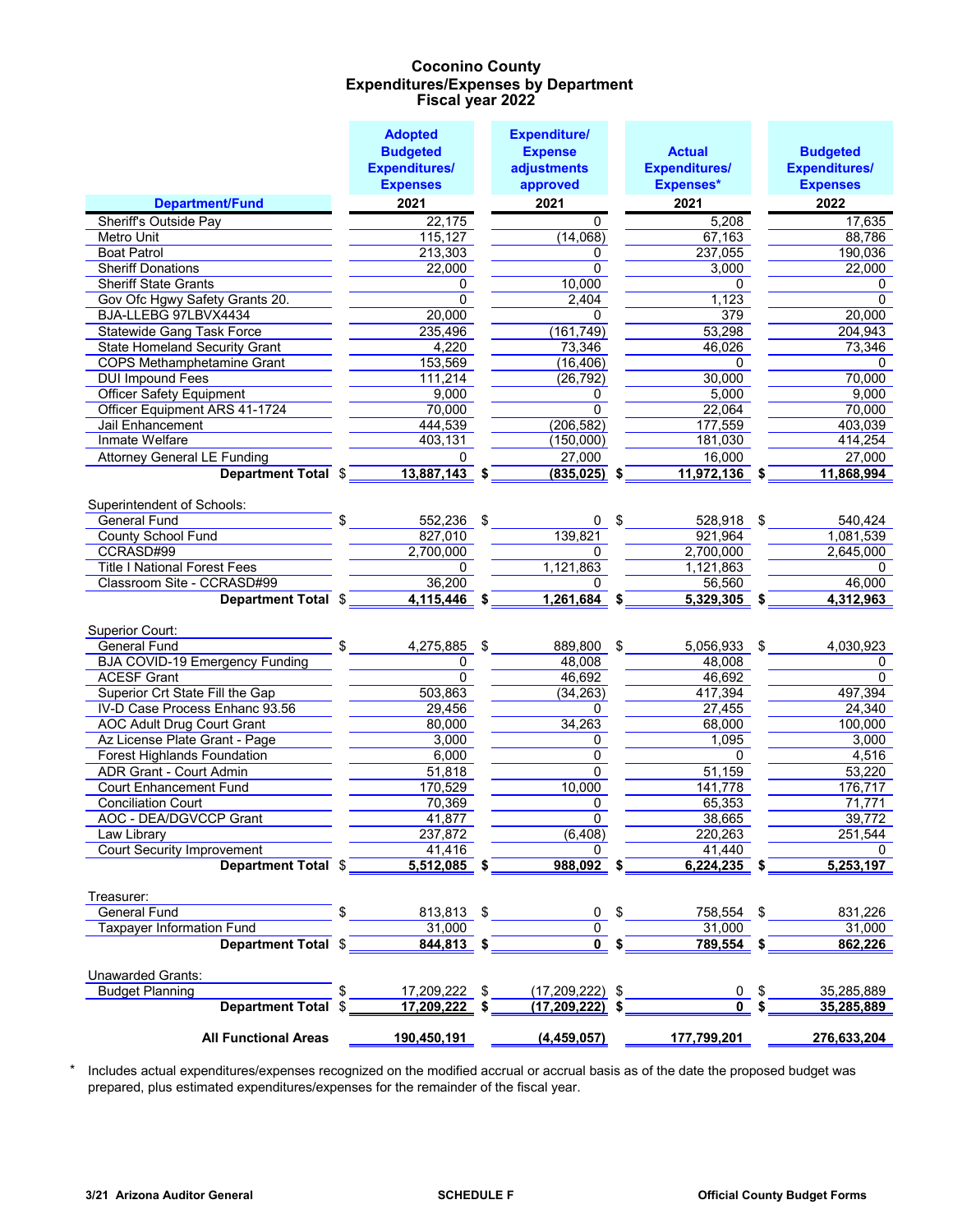#### **Coconino County Full-Time Employees and Personnel Compensation Fiscal year 2022**

|                                       | <b>Full-Time</b>        | <b>Employee</b><br><b>Salaries and</b> |                         |                         | <b>Other Benefit</b> | <b>Total Estimated</b><br><b>Personnel</b> |
|---------------------------------------|-------------------------|----------------------------------------|-------------------------|-------------------------|----------------------|--------------------------------------------|
|                                       | <b>Equivalent (FTE)</b> | <b>Hourly Costs</b>                    | <b>Retirement Costs</b> | <b>Healthcare Costs</b> | <b>Costs</b>         | <b>Compensation</b>                        |
| <b>Fund</b>                           | 2022                    | 2022                                   | 2022                    | 2022                    | 2022                 | 2022                                       |
| <b>General Fund</b>                   |                         |                                        |                         |                         |                      |                                            |
| <b>General Fund</b>                   | $553.09$ \$             | 34,610,061 \$                          | $5,295,061$ \$          | $6,019,011$ \$          | $2,973,319$ \$       | 48,897,452                                 |
| GF: Asset Repair & Repl Reserve       | 0.70                    | 41,729                                 | 5,178                   | 8,605                   | 3,475                | 58,987                                     |
| GF: Legal Def Fees for Svc ARS 11-5   | 0.00                    | 8,800                                  |                         |                         | 764                  | 9,564                                      |
| <b>Total General Funds</b>            | $553.79$ \$             | 34,660,590 \$                          | $5,300,239$ \$          | $6,027,616$ \$          | $2,977,558$ \$       | 48,966,003                                 |
| <b>Special Revenue Funds</b>          |                         |                                        |                         |                         |                      |                                            |
| Recorder's Storage & Retrieval        | 0.00                    | \$<br>4,940                            | \$<br>0                 | \$<br>0                 | \$<br>428<br>\$      | 5,368                                      |
| American Rescue Plan                  | 1.00                    | 65,405                                 | 8,114                   | 8,434                   | 5,313                | 87,266                                     |
| <b>Adult Probation St Enhancement</b> | 14.50                   | 791.099                                | 291,020                 | 152.680                 | 66,985               | 1,301,784                                  |
| <b>Adult Intensive Probation</b>      | 14.10                   | 758,264                                | 239,560                 | 137,496                 | 64,271               | 1,199,591                                  |
| <b>Work Furlough Program</b>          | 0.54                    | 25,376                                 | 3,996                   | 15,524                  | 1,842                | 46.738                                     |
| <b>Drug Treatment &amp; Education</b> | 1.00                    | 82,775                                 | 29,774                  | 15,187                  | 6,863                | 134,599                                    |
| <b>Deferred Prosecution</b>           | 3.30                    | 179,734                                | 54,387                  | 50,117                  | 14,319               | 298,557                                    |
| <b>Community Punishment Program</b>   | 0.50                    | 24,734                                 | 3,070                   | 0                       | 1,959                | 29,763                                     |
| <b>Adult Probation Services</b>       | 6.00                    | 319,715                                | 115,003                 | 77,616                  | 26,438               | 538,772                                    |
| <b>Sheriff's Outside Pay</b>          | 0.00                    | 14,800                                 | 1,551                   | 0                       | 1,284                | 17,635                                     |
| <b>Metro Unit</b>                     | 0.50                    | 38,141                                 | 2,909                   | 4,217                   | 4,467                | 49,734                                     |
| <b>Boat Patrol</b>                    | 2.00                    | 124,306                                | 12,728                  | 23,621                  | 14,981               | 175,636                                    |
| <b>Statewide Gang Task Force</b>      | 2.50                    | 135,120                                | 13,282                  | 36,699                  | 17,342               | 202,443                                    |
| Inmate Welfare                        | 4.00                    | 214,903                                | 21,150                  | 53,995                  | 24,106               | 314.154                                    |
| <b>County Jail District</b>           | 184.50                  | 9,798,172                              | 975,717                 | 1,964,874               | 1,107,401            | 13,846,164                                 |
| <b>Flood Control District</b>         | 4.17                    | 312,477                                | 38,941                  | 55,244                  | 27,185               | 433,847                                    |
| <b>Public Works</b>                   | 111.15                  | 6,643,864                              | 801,818                 | 1,262,553               | 712,493              | 9,420,728                                  |
| Solid Waste                           | 0.50                    | 33,938                                 | 4,235                   | 4,216                   | 3,684                | 46,073                                     |
| Superior Crt State Fill the Ga        | 3.12                    | 184,227                                | 46,760                  | 31,064                  | 13,238               | 275,289                                    |
| IV-D Case Process Enhance 93.56       | 0.23                    | 13,366                                 | 4,588                   | 1,940                   | 696                  | 20,590                                     |
| <b>ADR Grant - Court Admin</b>        | 0.50                    | 34,544                                 | 4,286                   | 4,216                   | 2,774                | 45,820                                     |
| <b>Court Enhancement Fund</b>         | 0.00                    | 25,000                                 | $\Omega$                | 0                       | 2,167                | 27,167                                     |
| <b>Conciliation Court</b>             | 0.50                    | 34,544                                 | 4,287                   | 4,218                   | 2,772                | 45,821                                     |
| <b>AOC - DEA/DGVCCP Grant</b>         | 0.29                    | 21,660                                 | 13,347                  | 4.405                   | 360                  | 39.772                                     |
| <b>Law Library</b>                    | 1.75                    | 88,124                                 | 10,495                  | 8,821                   | 7,163                | 114,603                                    |
| <b>Probate Enhancement Fees</b>       | 0.60                    | 36,069                                 | 4,477                   | 0                       | 2,856                | 43,402                                     |
| DES IV-D Grant                        | 0.66                    | 9,965                                  | 1,200                   | 0                       | 765                  | 11,930                                     |
| Clerk's Forfeiture Fund 13.431        | 0.55                    | 21,682                                 | 2,691                   | 7,407                   | 1,594                | 33,374                                     |
| Juvenile Probation Service            | 1.56                    | 64,870                                 | 12,499                  | 7,754                   | 5,581                | 90,704                                     |
| <b>CASA-Special Advocate</b>          | 2.75                    | 136,755                                | 17,002                  | 19,695                  | 11,231               | 184,683                                    |
| <b>Juvenile Treatment Services</b>    | 7.12                    | 504,613                                | 60,878                  | 79,769                  | 41,692               | 686,952                                    |
| Diversion-Consequences                | 1.45                    | 92,707                                 | 17,023                  | 19,996                  | 7,334                | 137,060                                    |
| Juvenile Probation State Aid          | 1.78                    | 92,259                                 | 27,727                  | 12,678                  | 7,822                | 140,486                                    |
| Diversion-Intake                      | 7.30                    | 442,251                                | 87,206                  | 76,976                  | 36,506               | 642,939                                    |
| Juvenile Victim's Rights Impl         | 0.50                    | 17,491                                 | 2,170                   | 4,217                   | 1,417                | 25,295                                     |
| Juvenile Diversion Fees Fund          | 0.68                    | 23,788                                 | 2,953                   | 8,640                   | 1,855                | 37,236                                     |